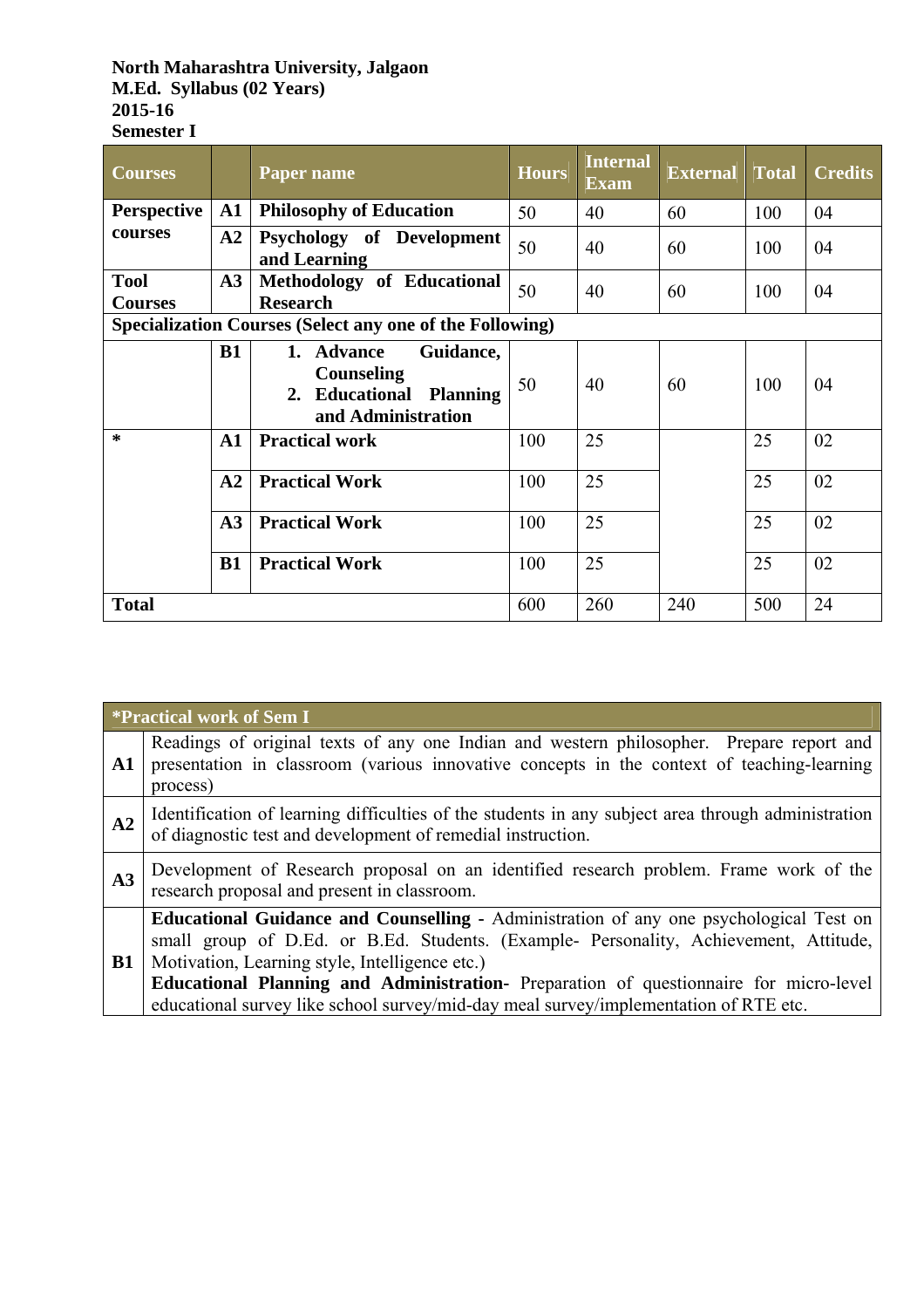### **Semester II**

| <b>Courses</b>                                           |                                         | Paper name                                                                                                                       | <b>Hours</b> | <b>Intern</b><br><b>al</b><br><b>Exam</b> | <b>Externa</b> | Total | <b>Cre</b><br>dits |
|----------------------------------------------------------|-----------------------------------------|----------------------------------------------------------------------------------------------------------------------------------|--------------|-------------------------------------------|----------------|-------|--------------------|
| <b>Perspective</b><br>courses                            | $\mathbf{A}$<br>4                       | Sociological Foundation of<br><b>Education</b>                                                                                   | 50           | 40                                        | 60             | 100   | 04                 |
|                                                          | $\mathbf{A}$<br>5                       | <b>Deprived</b><br>Women<br>and<br><b>Education in India</b>                                                                     | 50           | 40                                        | 60             | 100   | 04                 |
| <b>Teacher</b><br><b>Education</b><br><b>Courses</b>     | $\mathbf A$<br>6                        | <b>Teacher Education</b>                                                                                                         | 50           | 40                                        | 60             | 100   | 04                 |
| Specialization Courses (Select any one of the Following) |                                         |                                                                                                                                  |              |                                           |                |       |                    |
|                                                          | B<br>$\overline{2}$                     | <b>Elementary</b><br>and<br>1.<br><b>Secondary Education</b><br>2. Curriculum<br><b>Development</b><br>and<br><b>Transaction</b> | 50           | 40                                        | 60             | 100   | 04                 |
| $\ast$                                                   | $\mathbf{A}$<br>$\overline{\mathbf{4}}$ | <b>Practical work</b>                                                                                                            | 100          | 25                                        |                | 25    | 02                 |
|                                                          | $\mathbf A$<br>5                        | <b>Practical Work</b>                                                                                                            | 100          | 25                                        |                | 25    | 02                 |
|                                                          | $\mathbf{A}$<br>6                       | <b>Practical Work</b>                                                                                                            | 100          | 25                                        |                | 25    | 02                 |
|                                                          | $\bf{B}$<br>$\overline{2}$              | <b>Practical Work</b>                                                                                                            | 100          | 25                                        |                | 25    | 02                 |
| <b>Total</b>                                             |                                         |                                                                                                                                  | 600          | 260                                       | 240            | 500   | 24                 |

# **\*Practical work of Sem II**

|                | A4   Visit to a rural/tribal school, observation of activities and preparation of a reflective diary and |  |  |  |  |  |  |  |
|----------------|----------------------------------------------------------------------------------------------------------|--|--|--|--|--|--|--|
|                | interaction in a group.                                                                                  |  |  |  |  |  |  |  |
|                | A5   Prepare critical report on Problems of girls or deprived group education and present in             |  |  |  |  |  |  |  |
|                | classroom.                                                                                               |  |  |  |  |  |  |  |
|                | A6   Planning, Guidance, Supervision and writing report on B.Ed. school practice lesson.                 |  |  |  |  |  |  |  |
|                |                                                                                                          |  |  |  |  |  |  |  |
| B <sub>3</sub> | <b>Elementary and Secondary Education - Case study of Anganwadi/Primary</b>                              |  |  |  |  |  |  |  |
|                | school/Secondary Schools centers.                                                                        |  |  |  |  |  |  |  |
|                | Curriculum Development and Transaction - Student will identify various issues in                         |  |  |  |  |  |  |  |
|                | transacting Curriculum in Teacher Education Institute.                                                   |  |  |  |  |  |  |  |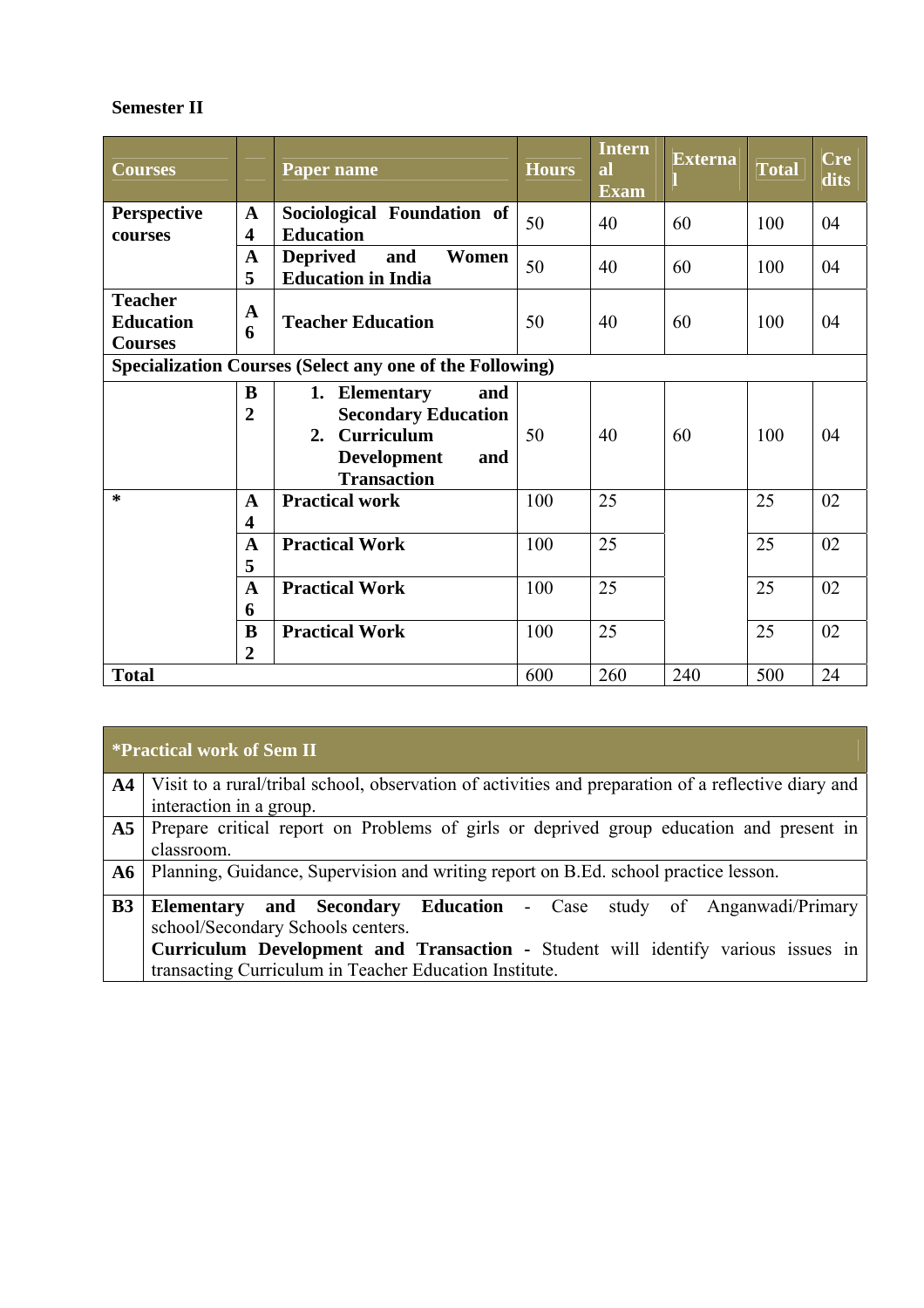# **Semester III**

| <b>Courses</b>                |                  | Paper name                                               | <b>Hours</b> | Intern<br><b>al</b><br><b>Exam</b> | <b>Externa</b> | <b>Total</b> | <b>Cre</b><br>dits |
|-------------------------------|------------------|----------------------------------------------------------|--------------|------------------------------------|----------------|--------------|--------------------|
| <b>Perspective</b><br>courses | $\mathbf A$<br>7 | Education in $21st$ Century                              | 50           | 40                                 | 60             | 100          | 04                 |
|                               | A<br>8           | ,Teaching<br>Learning<br>and<br>childhood Psychology     | 50           | 40                                 | 60             | 100          | 04                 |
| <b>Tool</b>                   | $\mathbf{A}$     | <b>Statistical</b><br>Method for<br>Data                 | 50           | 40                                 | 60             | 100          | 04                 |
| <b>Courses</b>                | 9                | <b>Analysis</b>                                          |              |                                    |                |              |                    |
|                               |                  | Specialization Courses (Select any one of the Following) |              |                                    |                |              |                    |
|                               | B                | 1. Special Education                                     | 50           | 40                                 | 60             | 100          | 04                 |
|                               | 3                | 2. ICT and E-Learning                                    |              |                                    |                |              |                    |
| $\ast$                        | $\mathbf A$      | <b>Practical work</b>                                    | 100          | 25                                 |                | 25           | 02                 |
|                               | 7                |                                                          |              |                                    |                |              |                    |
|                               | $\mathbf A$      | <b>Practical Work</b>                                    | 100          | 25                                 |                | 25           | 02                 |
|                               | 8                |                                                          |              |                                    |                |              |                    |
|                               | $\mathbf A$      | <b>Practical Work</b>                                    | 100          | 25                                 |                | 25           | 02                 |
|                               | 9                |                                                          |              |                                    |                |              |                    |
|                               | B                | <b>Practical Work</b>                                    | 100          | 25                                 |                | 25           | 02                 |
|                               | 3                |                                                          |              |                                    |                |              |                    |
| <b>Total</b>                  |                  |                                                          | 600          | 260                                | 240            | 500          | 24                 |

|            | <b>*Practical work of Sem III</b>                                                                                                                                                                                                                                                                                                      |
|------------|----------------------------------------------------------------------------------------------------------------------------------------------------------------------------------------------------------------------------------------------------------------------------------------------------------------------------------------|
| ${\bf A7}$ | Write a detail report on Modern and Globalized Tools used in schools in your area.                                                                                                                                                                                                                                                     |
|            | A8   Identify the social, emotional, individual, educational problems of school going children in our<br>area and provide remedial programme for the same.                                                                                                                                                                             |
|            | A9   A critical assessment of statistical techniques and Computer software used in a research report                                                                                                                                                                                                                                   |
| <b>B3</b>  | Special Education Visit to special school and observing their teaching-learning process,<br>curriculum, cultural activities and facilities of school (Prepare report and submit to college)<br><b>ICT and E-Learning-</b> Preparing report on: searching online research websites and e-journals<br>and its utility for research work. |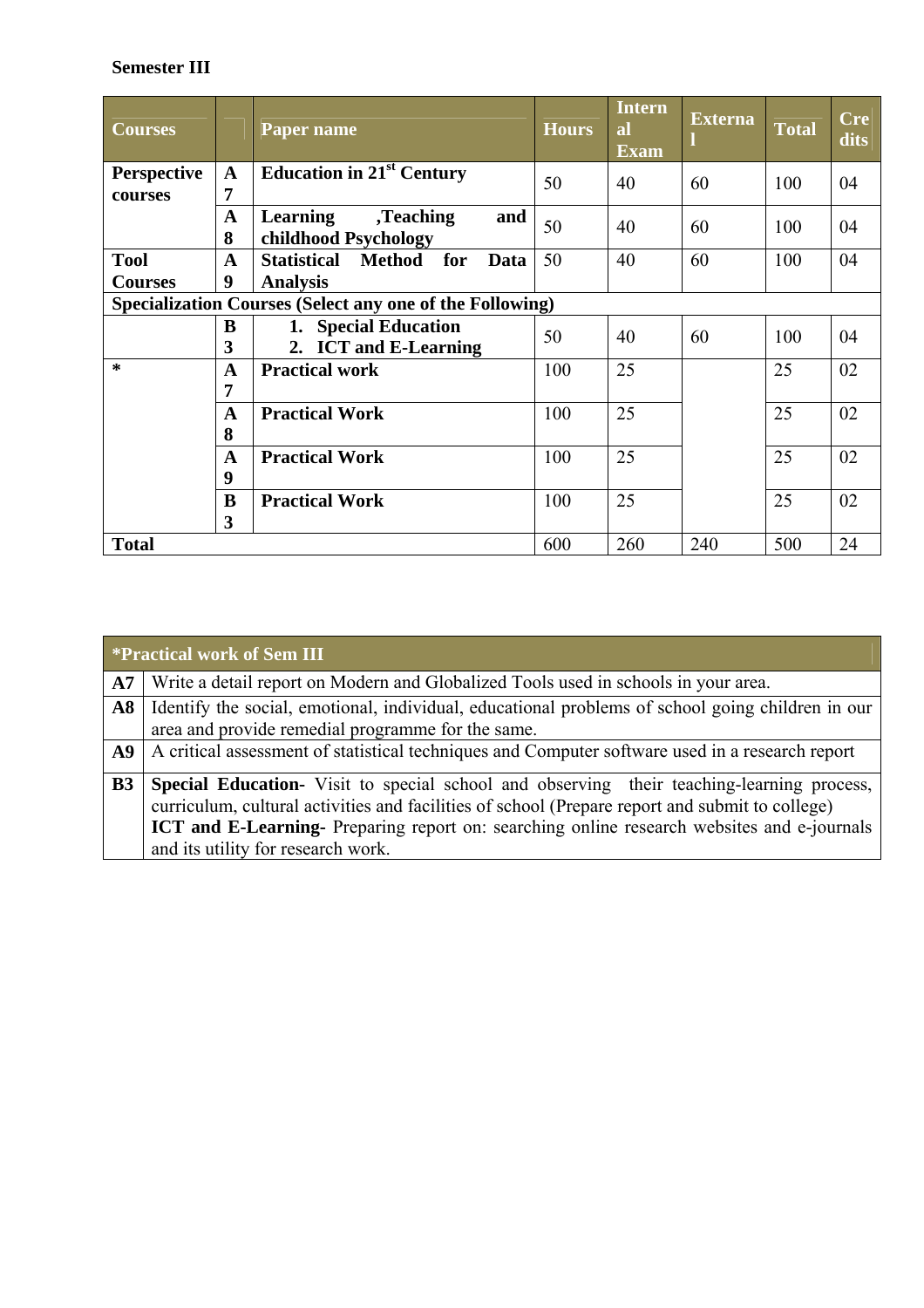#### **Semester IV**

| <b>Courses</b>      |               | Paper name                                               | <b>Hours</b> | Intern<br>al<br><b>Exam</b> | <b>Externa</b> | <b>Total</b> | <b>Cre</b><br>dits |
|---------------------|---------------|----------------------------------------------------------|--------------|-----------------------------|----------------|--------------|--------------------|
| <b>Tool Courses</b> | $\mathbf{A1}$ | <b>Educational Technology</b>                            | 50           | 40                          | 60             | 100          | 04                 |
|                     | 0             |                                                          |              |                             |                |              |                    |
|                     |               | Specialization Courses (Select any one of the Following) |              |                             |                |              |                    |
|                     | <b>B4</b>     | 1. New Trends in Education                               |              |                             |                |              |                    |
|                     |               | <b>Education</b><br>2. Higher<br>in                      | 50           | 40                          | 60             | 100          | 04                 |
|                     |               | India                                                    |              |                             |                |              |                    |
|                     | $\mathbf{A1}$ | <b>Practical Work</b>                                    | 100          | 25                          |                | 25           | 02                 |
|                     | v             |                                                          |              |                             |                |              |                    |
|                     | <b>B4</b>     | <b>Practical Work</b>                                    | 100          | 25                          |                | 25           | 02                 |
|                     |               | Internship With B.Ed. (4 weeks)                          | 200          | 100                         |                | 100          | 08                 |
|                     |               | <b>Dissertation Report</b>                               | 150          | 50                          | 50             | 100          | 06                 |
|                     |               | <b>Dissertation Vivo-voce</b>                            |              | 25                          | 25             | 50           | 02                 |
| <b>Total</b>        |               |                                                          | 650          | 305                         | 195            | 500          | 28                 |

|           | <b>*Practical work of Sem IV</b>                                                                |
|-----------|-------------------------------------------------------------------------------------------------|
|           | A10 Write a script for video lesson of 20 minutes or Construct a self learning material of your |
|           | choice, based on school subject                                                                 |
| <b>B4</b> | New Trends in Education - Conduct a survey and prepare a report on Environmental                |
|           | awareness among Students/Teachers/ parents/Society.                                             |
|           | Higher Education in India - Critical analysis of NKC/RTE/UGC/NCERT/NAAC/NCTE                    |
|           | (prepare detail report)                                                                         |

**External Exam** - External Examination in theory courses 60 marks in each course. **Internal Exam** 40 Marks Distribution (Related to Theory Paper)

**Sessional Work -** Each Theory Paper 25 Marks (Practical related to Theory Paper) **Internship Programme (Field Attachment) - 04 Weeks - 100 marks (B.Ed. and D.Ed. Colleges) Dissertation:** The dissertation shall be a tool paper for all the students carrying 150 marks and each Student is required to select one problem for dissertation from the area of specialization under the guidance of a faculty member. Dissertation will be evaluated by both internal and external examiners.

| <b>Semester</b> | <b>Hours</b> | <b>Internal</b><br><b>Exam</b> | <b>External</b> | <b>Total</b> | <b>Credits</b> |
|-----------------|--------------|--------------------------------|-----------------|--------------|----------------|
|                 | 600          | 260                            | 240             | 500          | 24             |
| $\mathbf{I}$    | 600          | 260                            | 240             | 500          | 24             |
| Ш               | 600          | 260                            | 240             | 500          | 24             |
| IV              | 650          | 305                            | 195             | 500          | 28             |
| <b>Total</b>    | 2450         | 1085                           | 915             | 2000         | 100            |

#### **M.Ed. Syllabus at a Glance**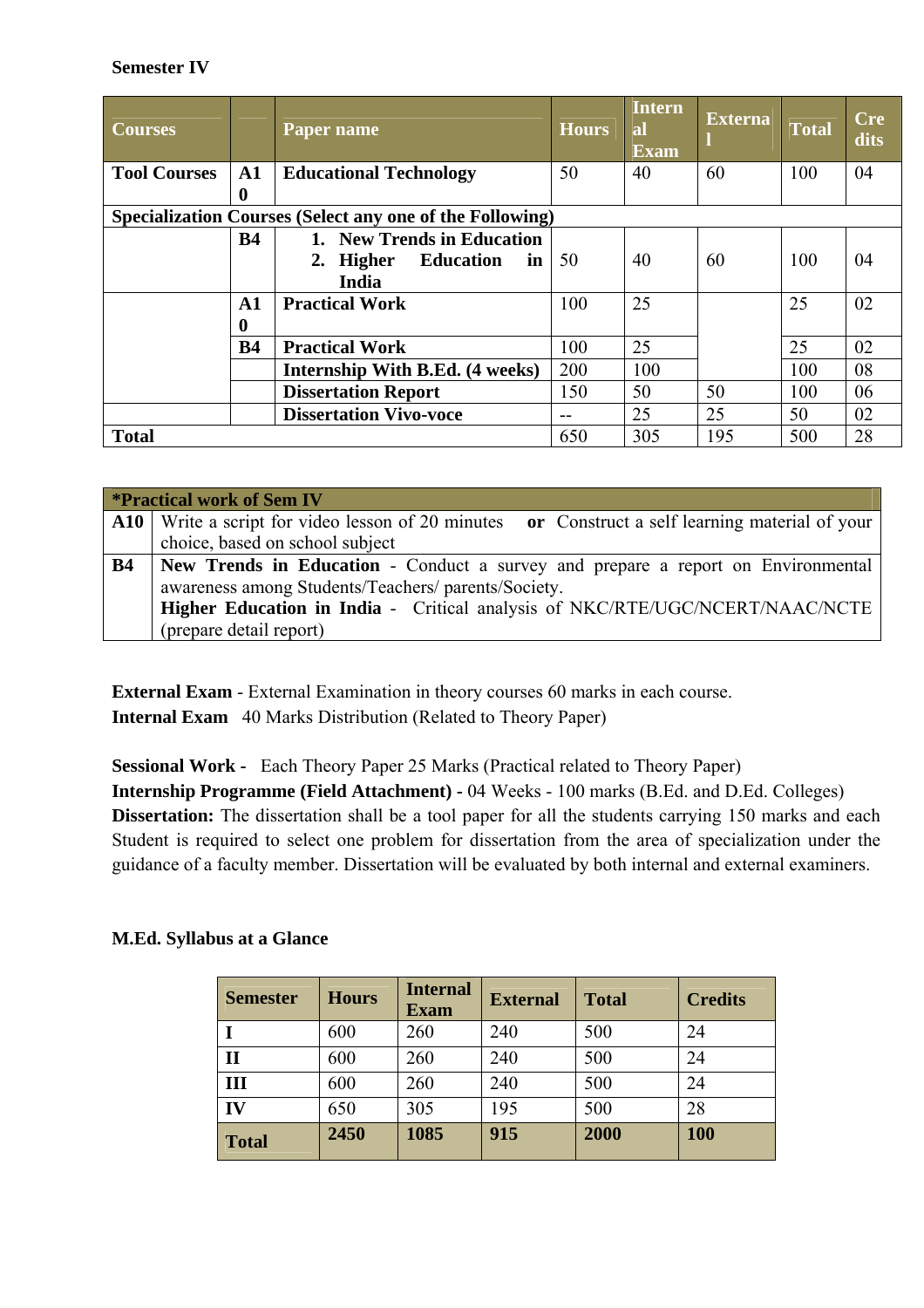**Title :** Title of the degree shall be Master of Education (M.Ed).

### **Elegibility for Admission:**

- **a)** Candidate seeking admission to the M.Ed. prgramme should have obtained at least 50% marks or an equivalent grade in the following programmes:
	- $1$  B.Ed.
	- 2. B.A. B.Ed., B.Sc. B.Ed.
	- 3. B.EI.Ed.
	- 4. D.EI. Ed. With an undergraduate degree (with 50% marks in each)
- **b)** Reservation and relaxation for SC/ST/OBC/PWD and other applicable categories shall be as per the rules of the central government/state government whichever is applicable.

**Selection Procedure:** Admission to the eligible candidates will be given as per the selection procedure laid down by the State Government or University from time to time.

**Norms for appearing at M.Ed. Examination:** Student teachers should have kept four semesters with at least 80% attendance of theory periods and practical in college. He should have completed all the practical work to the satisfaction of the principal. He should have obtained such certificate from the principal of the college. Unless and until he obtains such a certificate he will not be allowed to appear for University examination.

**Duration**: The M.Ed programme shall be of duration of two academic years including field attachment for a minimum of 4 weeks and research dissertation. Students shall be permitted to complete the programme requirements of the two-year programme within period of three years from the date of admission to the programme. The summer should be used for field attachment /practicum/other activities.

# **Course Examination:**

.

(A) The examination of M.Ed. degree will consist of four semesters. External Examination in theory courses 60 marks in each course. (Total 240 marks) which will be conducted by the University at  $1<sup>st</sup>$  to  $3<sup>rd</sup>$  semester and  $4<sup>th</sup>$  semester is 80 marks. Internal Examination for 40 marks in each course (total marks 160) which will be conducted by the college. and practical work for 125 marks which will be conducted by the college.

(B) Allotment and distribution of marks: The M.Ed. Examination will be of 2000 marks. Each semester is for 500 marks.

**Medium of Instruction:** The medium of instruction at the M.Ed. course will be Marathi or English. The candidate appearing for the M.Ed. examination will have the option of answering all papers either in English or in Marathi.

**Standard of Passing:** To pass the examination a candidate must obtain at least 50% marks in Internal and external examination of each course /head. **The candidate will have to pass minimum 5 papers in sem I and Sem II for ATKT**. The marks will be converted in grades and credits and finally CGPA will be displayed on the marks statement. There will be no more difference for internal and external marks with valid difference of 20 % in each course.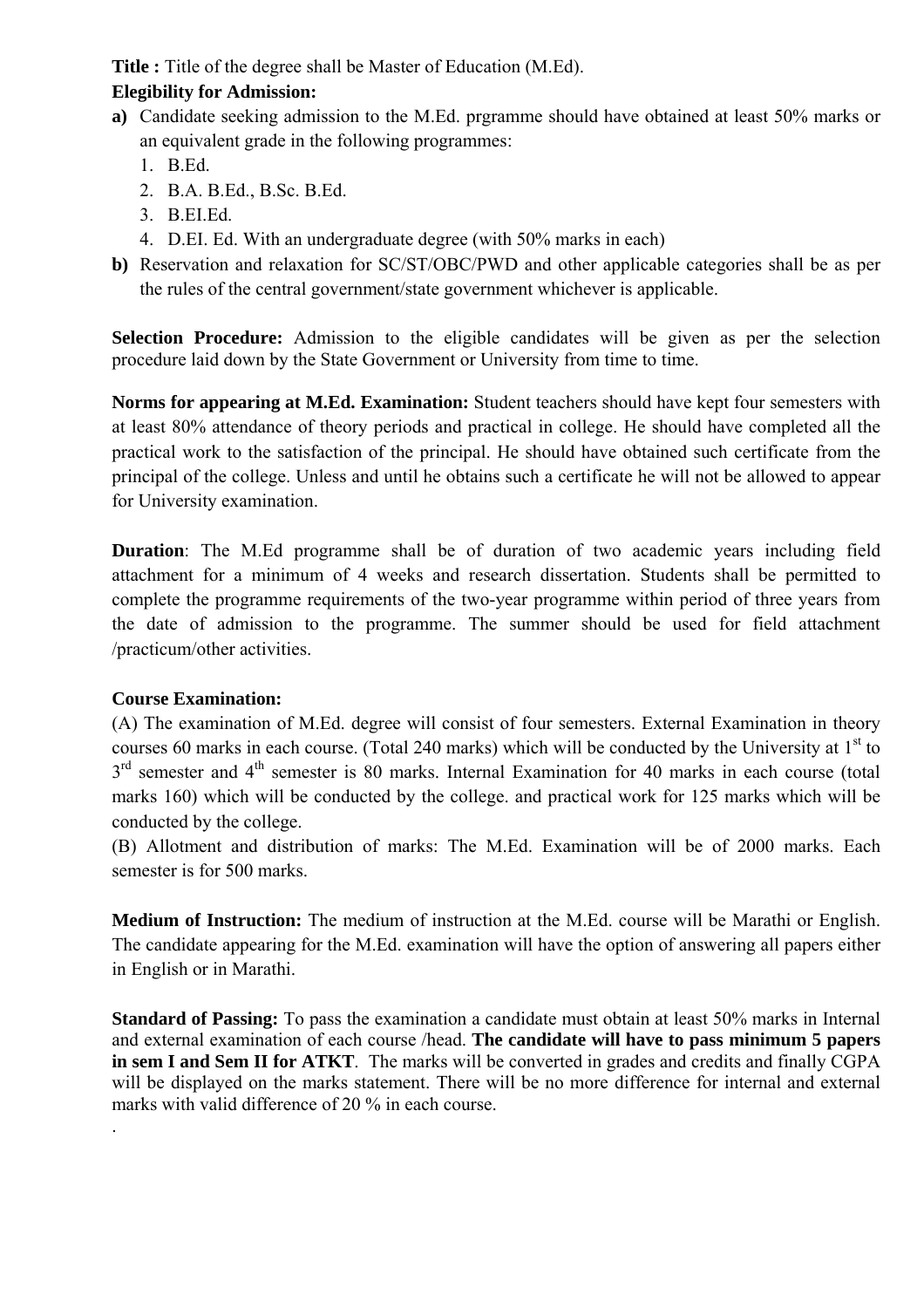#### **Semester - I**

#### **A1: Philosophy of Education**

#### **Objectives:**

- To develop understand and appreciation of interrelationship between Philosophy and education.
- To develop the understanding of Basic tenets, principles and practices of the major schools of Indian and Western Philosophy.
- To develop the understanding of sociology of Education.
- To develop the understanding of interrelationship between culture and Education.
- To make the students aware of the controversial issues in the field politics and its impact on education.
- To cultivate the habit of independent thinking about the changing Concepts and educational ideologies.
- To create an awareness about the impact of Globalization on Education.
- To develop critical appraisal of contributions made to education by prominent educational thinkers- Indian and western.

#### **Unit – 1 Philosophy and Education.**

- 1 Meaning, Need and importance of Philosophy.
- 2 Functions of Philosophy in Education.
- 3 Relationship between Philosophy and Education.
- 4 Dimensions of Philosophic thinking.
- 5 Branches of Philosophy: Ontology Epistemology and Axiology.

#### **Unit- 2 Indian Schools of Educational Philosophy**

- 1. Vedic, Aims of Education, curriculum, methods of teaching and Pupil- teacher relationship
- 2. Buddhist- Aims of Education, curriculum, methods of teaching and Pupil- teacher relationship
- 3. Jain, Aims of Education, curriculum, methods of teaching and Pupil- teacher relationship

#### **Unit-3 Western Schools of Educational Philosophy**

A brief History of Western Philosophy

- 1. Perennaialism
- 2. Essentialism
- 3. Pragmatism
- 4. Existentialism
- 5. Humanism

These Philosophies are to be studied considering following points-

- 1. Aims of Education
- 2. Curriculum
- 3. methods of teaching
- 4. teacher-pupil relationship
- 5. Impact on the Society.

# **Unit-4 - Contribution of Great thinkers.**

Following thinkers are to be studied considering following points-

- 1. Aims of Education
- 2. Curriculum
- 3. methods of teaching
- 4. Impact on the Society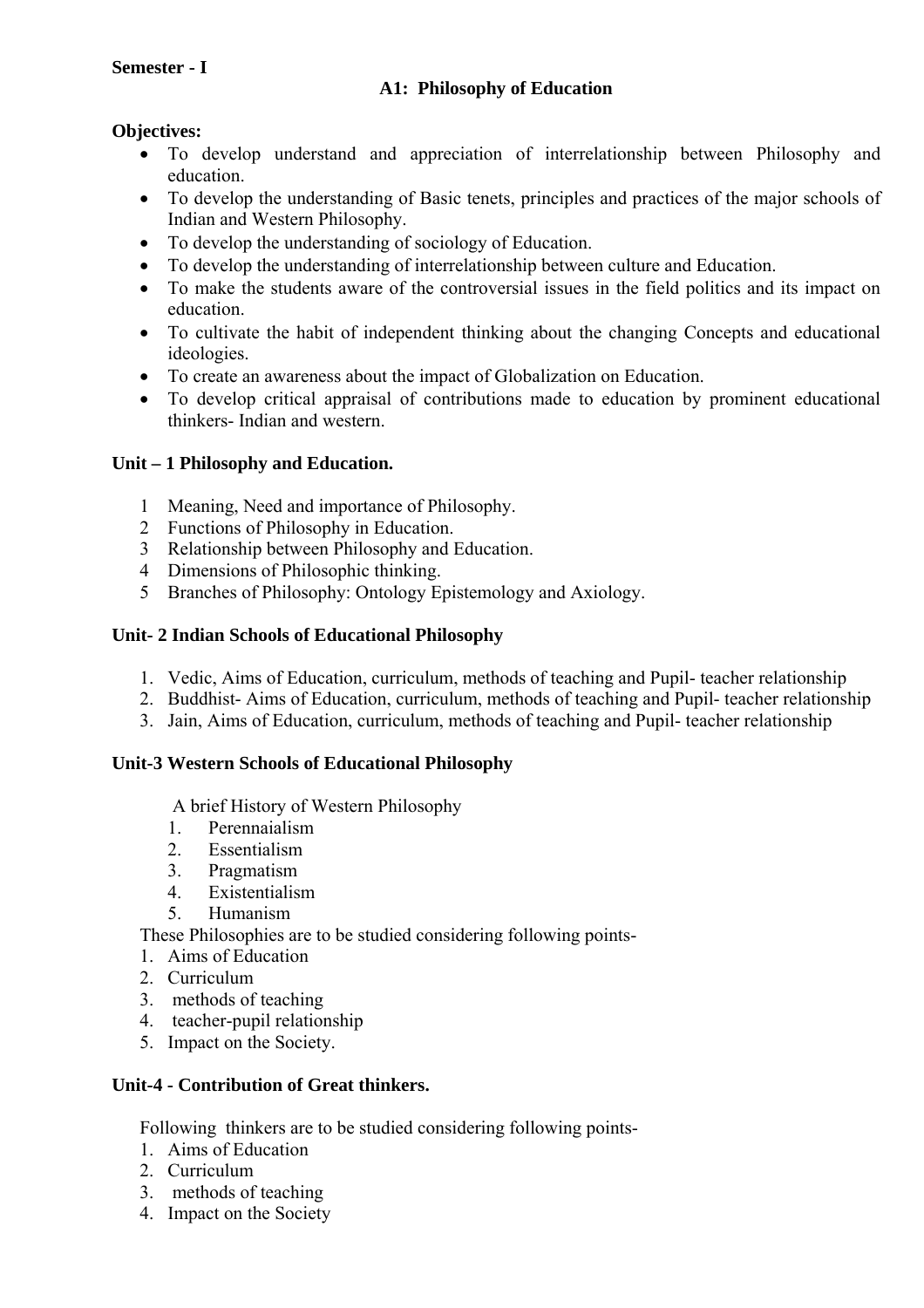- 1. Plato
- 2. John Dewey
- 3. Rabindranath Tagore
- 4. Swami Vivekanand
- 5. Arbindo
- 6. Mahatma Gandhi
- 7. Paulo Friary

# **Reference Books -**

- 1. Allen E.A. : Existentialism from within, Rond K. Poul Londn 1953 Adrian M. Dupuis-Philosophy of Education in Historical Perspective Thomas Press Indian Ltd ( New Delhi , 1972)
- 2. Brubacher John : Modern Philosophies of Education New York, M.C.
- 3. Granthill Blocker H.G.Hannaford William Introduction to Philosophy University of Colorado Bombay, Himalaya Publishing House. (1985)
- 4. Pedagogy of the oppressed Paulo Freary
- 5. Bhanu Pratap Sing : Aims of Education in India( Vedic Buddhist, medieval, British and post independence Ajanta Publications India)
- 6. Shivar uderappa G : Philosophical approach to Education.
- 7. Smith Philip : Philosophy of Education, New York, Harper and Row. (1957) Sodhi T.S. Sondhu G.S. and Singh S. B:
- 8. Philosophical Dimensions of Education , Ambala Contt. The Indian publications. (1990)
- 9. Dr. S.S. Mathur : A sociological Approach to Indian Education. Vinod Pustak Mandir Dr. Rangeya Raghav Marg, Agra -2 (1980)
- 10. T.M.P. Mahavdan : Invitation to Indian Philosophy Arnold Heineman Publishers Pvt. Ltd. New Delhi
- 11. Wingo G : Philosophy of Education : An Introduction, New York, Harper and Row. (1975)
- 12. A.S. Altekar Education in Ancient India.
- 13. Seetharamn Philosophics of Education APH, Delhi
- 14. S.K. Murthy Philosophical and Sociological Foundations of Education ( Tandon Publication)
- 15. Srinibas Bhattacharya Foundations of Education Atlantic Publishers.

# **A2: Psychology of Development and Learning**

# **Objectives:**

- To clarify the meaning of Educational Psychology.
- To study the various school of Psychology.
- To analyse and evaluate elements of learning, human development.
- To explain different theories of development, learning.
- teaching and use of research in teaching

# **Unit No. 01 Educational Psychology**

- 1. Educational Psychology: Meaning, Definition and Nature.
- 2. Development of Educational Psychology.
- 3. Schools of Psychology: Behaviorism, Psychoanalysis, Gestalt and Humanistic- schools (Contribution of various schools with reference to Teaching & Learning.)
- 4. Indian Psychological thoughts with reference to concept and function of Pradnya, Chitta and Personality.

# **Unit No. 02 Human Development**

- 1. Human Development: Definition, Meaning and Characteristics.
- 2. Theories of Human development : Psychoanalytical Theory( Freud), Psychosocial Theory (Erikson), Cognitive development Theory(Bruner), Moral development Theory (Kohlberg)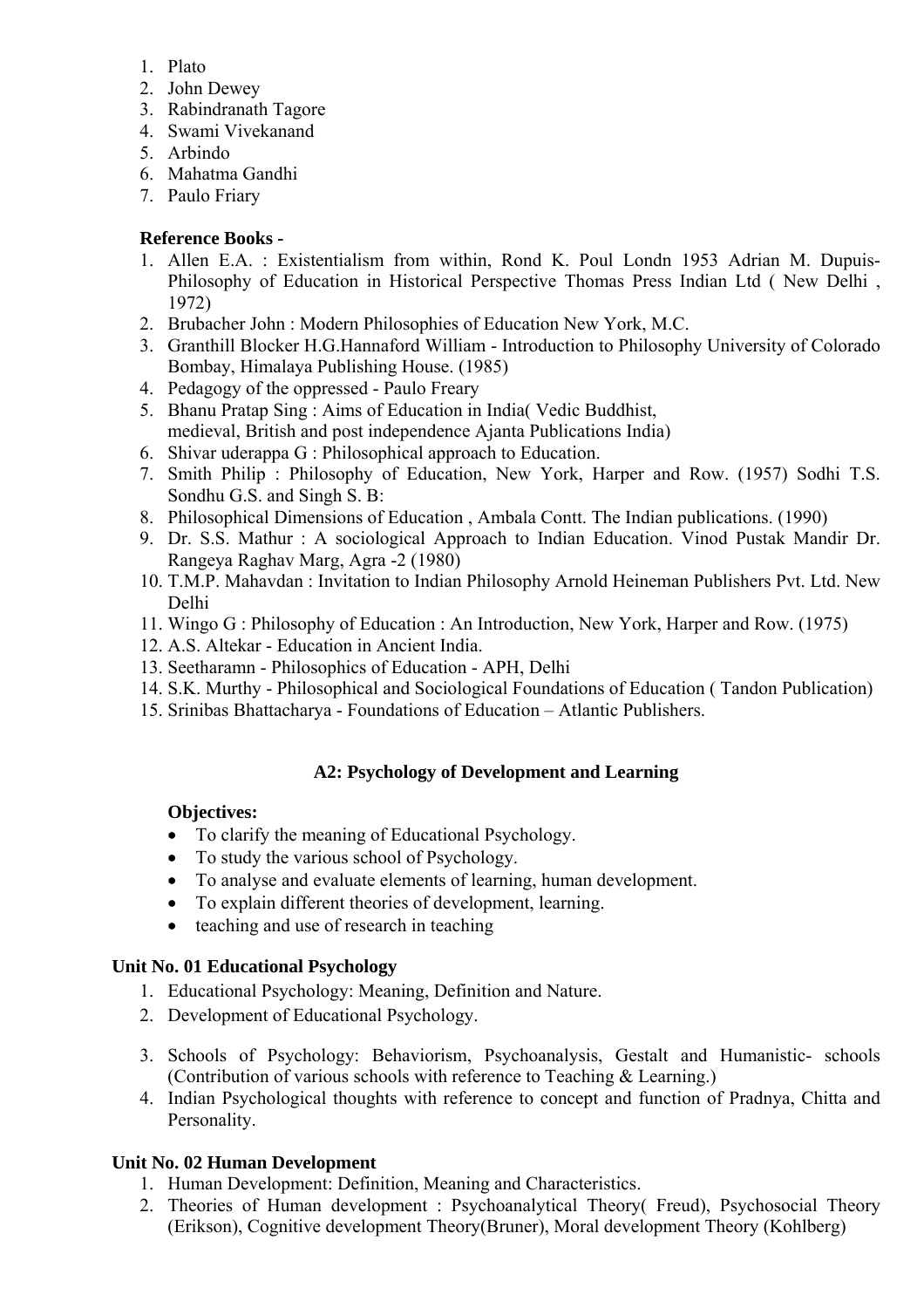- 3. Influence of Heredity and environment on normal and abnormal growth.
- 4. Role and duty of parents and teachers in proper development of children.

### **Unit No. 03 Learning and Learning Theories.**

- 1. Learning: Meaning, Concept and Nature.
- 2. Different Learning theories
	- a. Skinner's present conditioning theory
	- b. Bruner's cognitive theory
	- c. Bandura's social Learning
	- d. Ausubel's meaningful Learning theory
- 3. Information processing model of learning
- 4. Role of Teacher to Enhance or encourage to develop learning of childhood and adolescents
- 5. Transfer of Learning and its Theories

#### **Unit No. 04 Concept of teaching and use of research in teaching**

- 1. Educational Psychology
	- a. Concept of good teaching
	- b. Ultimate goal of teaching
	- c. Role of educational Psychology as a content and process.
- 2. Using Research to understand and improve teaching.
	- a. Descriptive studies
	- b. Co relational studies
	- c. Experimental studies
	- d. Use of theories of teaching learning process.

#### **Reference**

- 1. Daniel Goleman : Working with Emotional Intelligence : Bloomsbury
- 2. Clifford T. Morgan : A brief introduction to Psychology : TMH Edition.
- 3. S.K. Mangal : Essential of Educational Psychology :Prentice Hall of India.
- 4. M.Dash Neen aDash : Fundamentals of Educational Psychology :Atlantic
- 5. Anita Woolfolk : Educational Psychology: Ninth Edition : Pearson Education.
- 6. Anita Woolfolk- "Educational Psychology"Allyn and Bacon- London Singapur
- 7. S.K. Mangal : Educational Psychology.
- 8. Chahan S.S.- "Advanced Educational Psychology" Vikas Publishing House
- 9. Bigge M. L.- " Learning theories for Teachers'Harper & Row Publishers
- 10. Harold W. Bernard- "Psychology of Learning and Teaching"- McGraw Hills.
- 11. W.A. Hillix and M. H. Marx "System and Theories in Psychology"- McGraw Hills
- 12. John P. Deccaco- "Psychology of Learning and Instruction" Prentice Hall Publisher.
- 13. G.W. Allport- "Personality- a Psychological Interpretation" Prentice Hall Publisher.

# **A3 - Methodology of Educational Research**

#### **Objectives**

- On completion of this course, the students will be able to:
- Describe the nature, purpose, scope, areas, and types of research in education.
- Explain the characteristics of quantitative, qualitative and mixed research.
- Select and explain the method appropriate for a research study
- Conduct a literature search and develop a research proposal
- Explain a sampling design appropriate for a research study
- Examine relationship between and among different types of variables of a research
- study explain or predict values of a dependent variable based on the values of one or
- more independent variables
- To understand the concept of scientific method.

#### **Unit I- Research in Education: Conceptual Issues**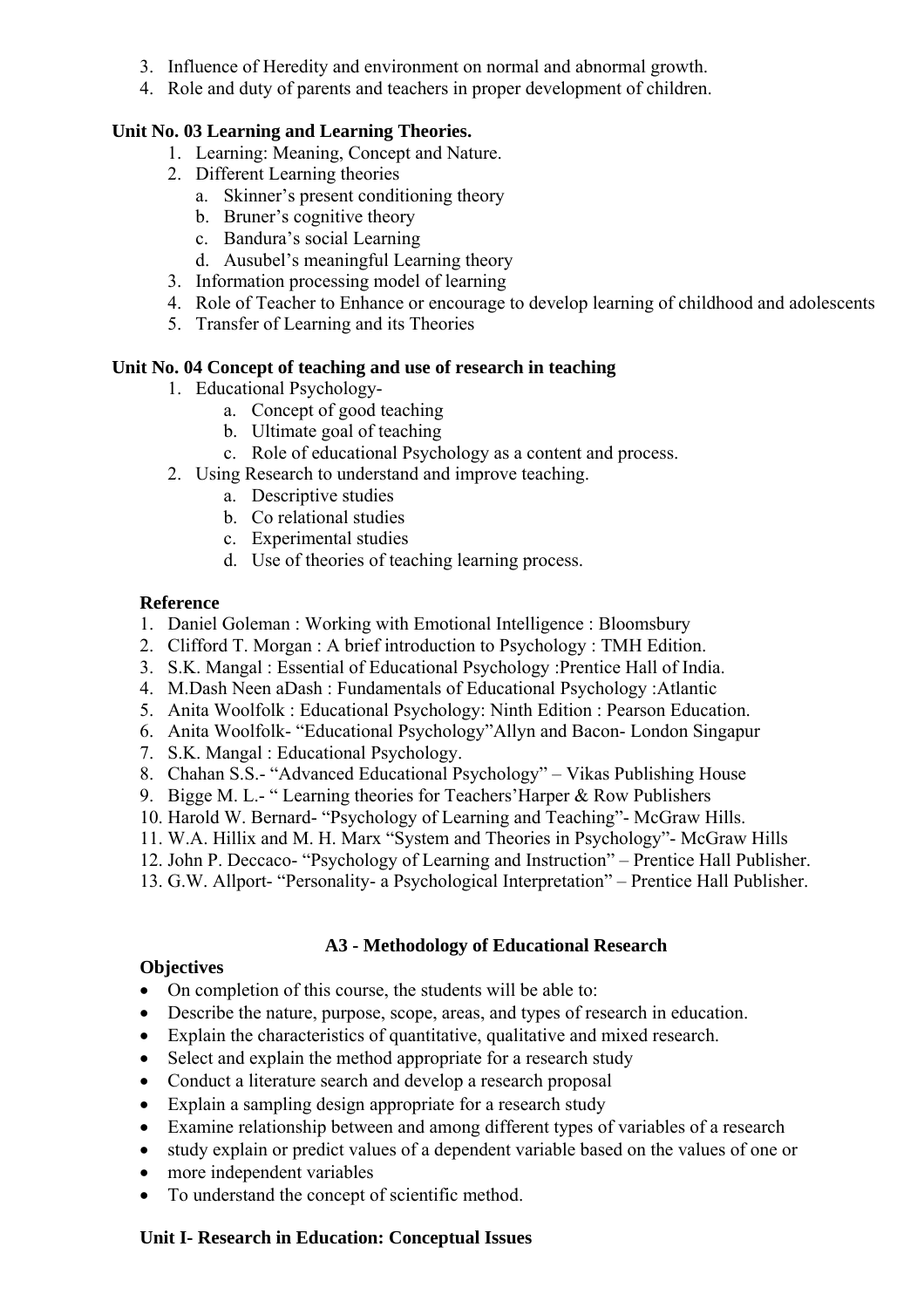- 1. Meaning, purpose and areas and kinds of educational research.
- 2. Scientific method meaning nature and characteristic.
- 3. Preparation of a research proposal planning: the research study, sources of research
- 4. Problems, review of the literature-purpose and resources; identification and conceptualization of research problem: statement of problem Objectives and research questions in research formulation of Hypotheses and variables
- 5. Framework of the research proposal and strategies for writing the research proposals
- 6. Concept of population and sample, characteristics good sample size, Random sampling techniques: Non- Random Sampling

### **Unit II- Methods of Educational Research**

- 1. Types of Research: Survey studies, descriptive studies, co relational studies, comparative studies, casual-comparative.
- 2. Experimental Research: Nature and characteristics of experimental research, Internal and external validity of results in experimental research.
- 3. Experimental research designs: single-group pre-test post-test design, pre-test-post-test controlgroup design, Post-test only control-group design, and Factorial design.
- 4. Quasi-experimental designs: nonequivalent comparison group design, and time series Design.

# **Unit III Qualitative Methods of Research**

- 1. Qualitative research: meaning, steps and characteristics
- 2. Qualitative research approaches-phenomenology, naturalistic, enquiry: case studies and grounded theory. Document analysis.
- 3. Historical research-meaning, significance, steps, primary and secondary sources of Information, external and internal criticism of the source
- 4. Mixed Research-meaning, fundamentals principles, strengths and weaknesses, types and, limitations

#### **Unit IV- Descriptive Analysis of Quantitative Data**

- 1. Data types: Nominal, Ordinal, Interval and Ratio scale, Graphical representation of data.
- 2. Normal distribution: characteristics of normal probability curve and its applications.
- 3. Examining relationships: biserial, point-biserial, partial and multiple correlations and Problem or example of product moment method.
- 4. Linear regression analysis-concept of regression, regression equation, regression line and their uses, accuracy of prediction.

#### **Reference**

- 1. Best J.W. (1999). *Research in Education*, New Delhi: Prentice Hall of India Pvt. Ltd.
- 2. Borg, W.R. and Gall, M.D. (1983). *Educational Research An Introduction,* New York: Longman, Inc.
- 3. Christensen, L. (2007). Experimental Methodology. Boston: Allyn & Bacon.
- 4. Clive Opie (2004). *Doing Educational Research- A Guide for First time researchers*. New Delhi: Vistar Publications.
- 5. Cohen, Lewis and Manion Lawrence (1994) Research Methods in Education New York : Holt Rinchart and Winston Inc.
- 6. Fraenkel, J.R., Wallen, N.E. (1996). *How to Design and Evaluate Research in Education*. New York: McGraw Hill.
- 7. Flick, Uwe (1996): An Introduction to Qualitative Research. London sage publication
- 8. Kaul, Lokesh (1984). Methodology *of Educational Research*. New Delhi: Vikas Publications.
- 9. Keeves, John. P (ed)(1990) Educational Research Methodology and Measurement : An International Handbook. New York : Pergamo Press
- 10. Kerlinger, F.N. (1986). *Foundations of Behavioural Research*. Fort Worth, TX: Harcourt Bmce Jovanovich.
- 11. Kirkapatrick, D.L. (2005). Evaluating training Programmes: The four Levels. San Francisco: Brrett-Kochler.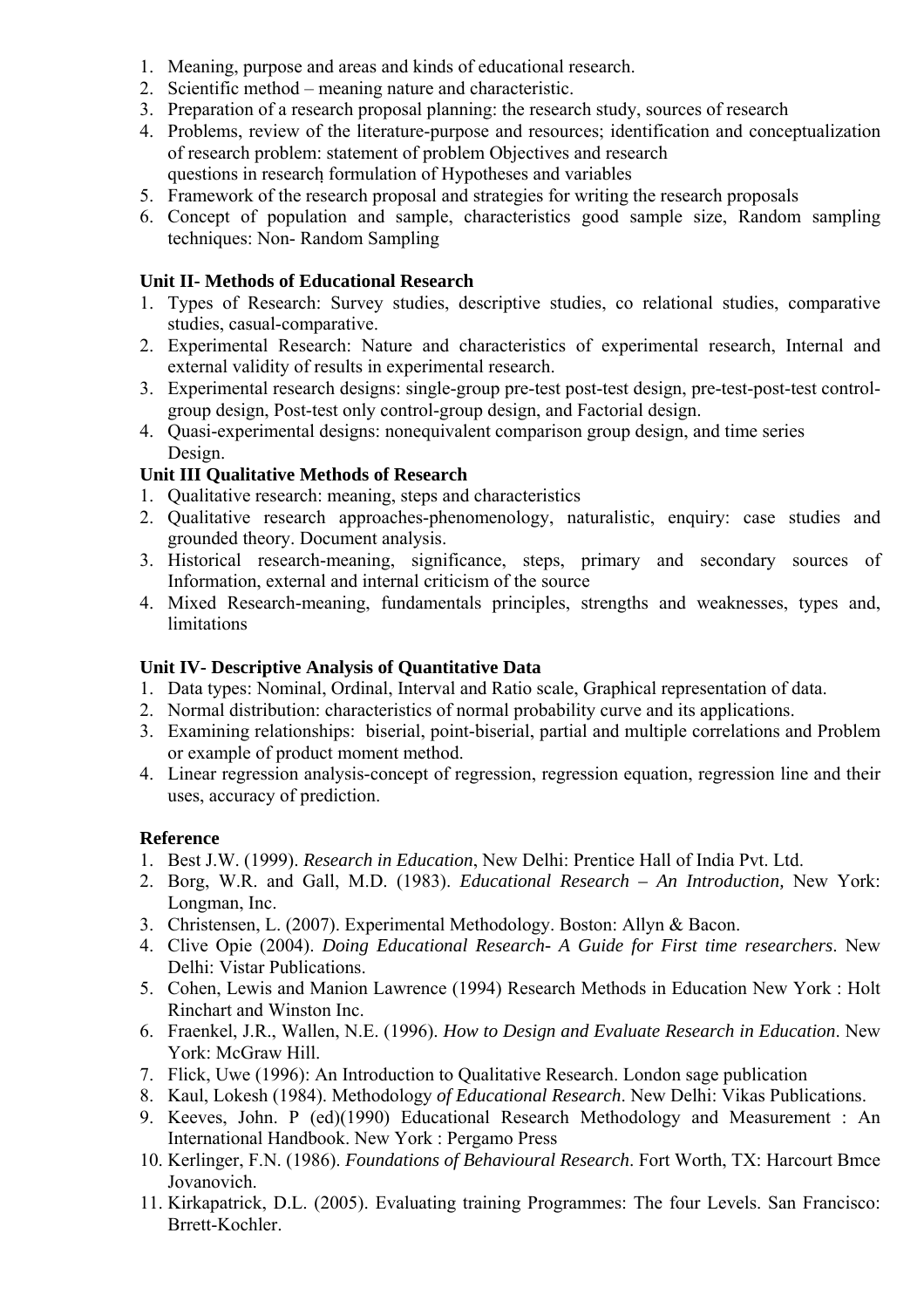- 12. Jill Porter & Penny Lacey (2005). *Researching Learning Difficulties- A Guide for Practitioners*. Paul Chapman Publishing.
- 13. Pamela Maykut & Richard Morehouse (1994). *Beginning Qualitative Research- A*
- 14. *Philosophic and Practical Guide*. The Falmer Press London. Washington D.C.
- 15. Patton. M.Q. (2002). Qualitative Research and Evaluation Methods. Thousand Oaks: C.A: Sage. Reason.
- 16. P. & Bradbury, H. (Eds) (2006). Handbook of action research: Concise paperback edition: Thousand Oaks, CA: Sage.
- 17. Scott, David & Usher, Robin (1996). *Understanding Educational Research.* New York: Rout ledge.
- 18. Shank, G.D. (2002). Qualitative Research. Columbus, ott: Merill, Prentice Hall.
- 19. Sharma, Bharti (2004). *Methodology of Educational Research*. New Delhi: Vohra
- 20. Publishers and Distributors.
- 21. Sharma, S.R. (2003). *Problems of Educational Research*. New Delhi: Anmol Publications Pvt. Ltd.
- 22. Stake, Robert E. (1995). *The Art of Case Study Research*. Thousand Oaks: C.A: Sage.
- 23. Travers, Robert M.W. (1978). *An Introduction to Educational research* (4th edition). London: MacMillan.
- 24. Van Dalen, Debonald, B. and Meyer, William J. (1979) Understanding *Educational Research: An Introduction*. New York: McGraw Hill.

#### **Optional Paper B1 (1) Sem -I**

#### **1. Advance Guidance and Counseling**

#### **Objectives**

- Understanding the meaning, nature, objectives, types and scope of guidance and group guidance.
- Understanding the Concept, types and advantages of Educational Guidance and its need at various level of Education.
- Understanding the uses of Testing and non-testing devices in Education Guidance.
- Understanding the Meaning, Nature, scope, need, types, principles areas and objectives of Counselling.
- Understanding Peer counseling: Its concept and the relevance to the Indian situation.
- Understanding the Meaning and objectives of job analysis and importance of job satisfaction and job profile.
- Understanding the Recent Trends and Difference between Guidance and Counselling

#### **Unit- 1: Understanding Educational and Career Guidance.**

- i. Concept of guidance: Meaning, Objectives, Need and Scope.
- ii. Types of guidance: Major guidance areas- Personal, Educational, Career, Social, Health, Marital, Moral.
- iii. Educational Guidance: Concept, Advantages.
- iv. Needs of Guidance at various levels of education. (Primary, Secondary and Higher Secondary)
- v. Career development: Career Development needs of Student, Career development process and factors affecting career development.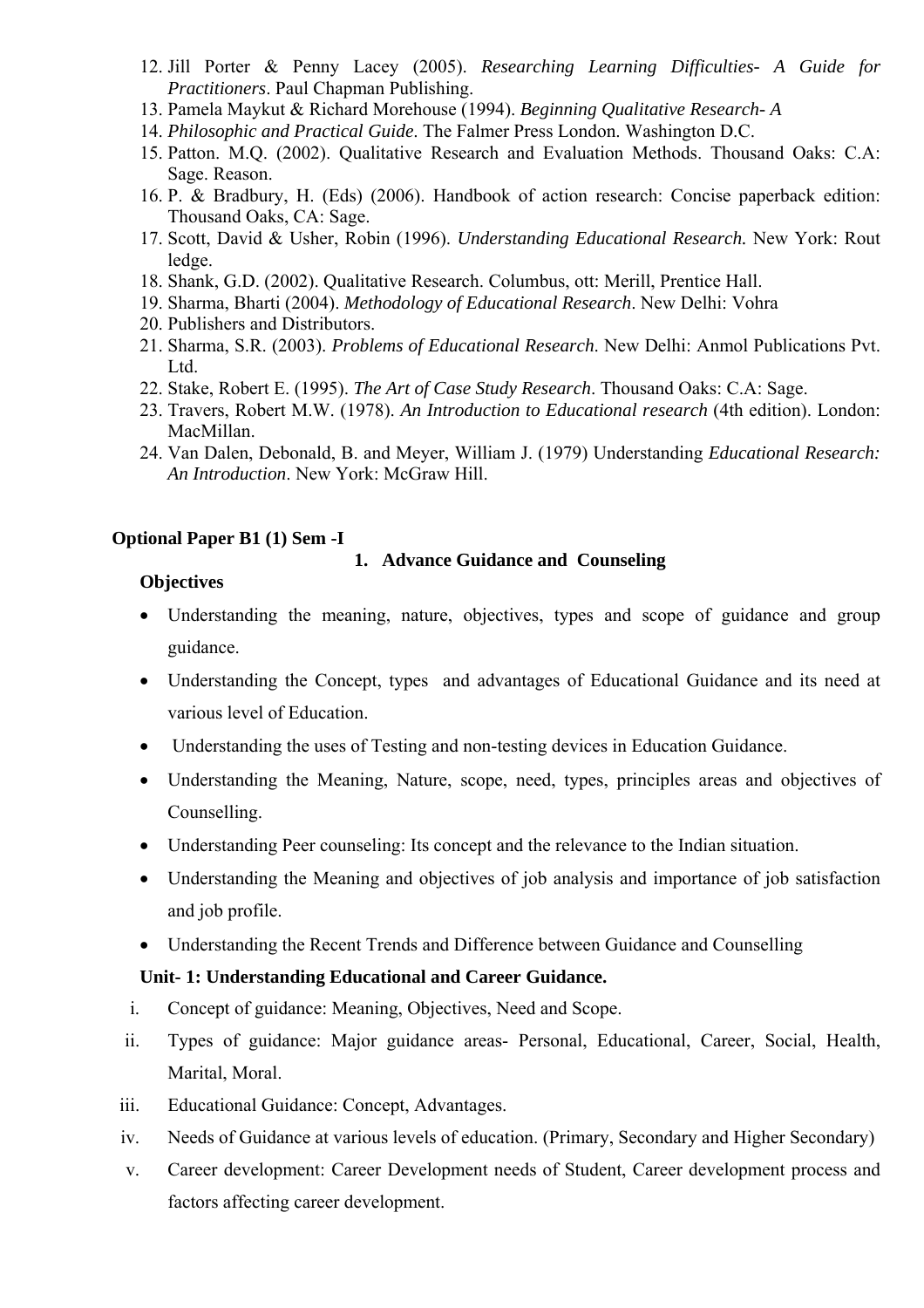#### **Unit- 2: Essential Services in Educational Guidance Programme.**

- i. Types of guidance services: orientation, information, counseling, placement, Follow-up, and research & evaluation.
- ii. Resources required for organizing guidance services.
- iii. Uses of Testing and Non-testing devices in Educational Guidance.
- iv. Group guidance- Ways, Advantages and Techniques (class talk, career talk, orientation talk, group discussion, career conference, career corner, bulletin board, role play.)

#### **Unit- 3: Understanding Counseling.**

- i. Counselling: Meaning, Nature, scope, need, principles and areas.
- ii. Objectives of counseling: resolution of problems, modification of behavior, promotion of mental health. (Secondary and Higher Secondary level)
- iii. Stages of the counseling process and Skills of an Effective Counselor.
- iv. Types of Counselling: Directive Counselling, Non-Directive Counselling and Eclectic Counselling (steps, Advantages and limitation)
- v. Group Counselling: Meaning, Steps and Importance.
- vi. Peer counseling: Its concept and the relevance to the Indian situation

### **Unit – 4: Job Analysis**

- i. Meaning and objectives of job analysis
- ii. Outline for job study
- iii. Job profiles
- iv. Job satisfaction
- v. Recent Trends in Guidance and Counselling.
- vi. Difference between Guidance and Counselling.

#### **Reference**

- 1. J. Agrawal J.C.: Educational Vocational Guidance and Counselling, Daoba House, Nai Salak, Delhi.
- 2. Anatasi Anne: Psychological testing, New York, Mac Millan 1982.
- 3. Rao, S.N: Counselling and Guidance, Tata McGra Hill, Delhi.
- 4. Aggarwal J.C.(1991), Educational & Vocational Guidance & Counselling', New Delhi: Doaba House.
- 5.  $\vec{u}$ , Óü¤üß $\vec{u}$ , Ü,  $\vec{A}$ Öã, êü $\zeta$ Ö (2009)  $\vec{O}$ ÖİrÖŸÖ  $\zeta$ ÖîkÖ× $\vec{v}$ Ö $\vec{v}$ u ´ÖÖ-Ö $\tilde{A}$ Ö $\zeta$ ÖÖ $\tilde{A}$ iÖ,  $\pi$ úÖê»ÆüÖ $\bar{O}$ öæ $\mu$ :  $\pm$ ú $\nu$ ü $\pi$ êú  $\bar{O}$ Ü $\pi$ úÖ $\mu$ Ö-Ö.
- 6.  $\vec{v}$ Öãôû¾Ö $\vec{v}$ Öß, ´Öê'ÖÖ (2009) ´ÖÖ $\vec{v}$ Ö $\vec{v}$ Ö $\hat{O}$ ¤ü¿ÖÔ-Ö  $\vec{v}$ Ö× $\vec{v}$ Ö ÃÖ´Öã $\vec{v}$ Ö¤êü¿Ö-Ö,  $\vec{v}$ Õã $\vec{v}$ Öê :  $\times$ -ÖŸµÖ-ÖæŸÖ-Ö $^-$ Öľ $\pi$ úÖ<sub>i</sub>Ö-Ö.
- 7. ݟÖò 'ÖÖê ü $\overline{O}$ >êü †Ö $\times$ vÖ 'ÖÖê ü $\overline{O}$ >êü, ब $y$ ÖÖ (2010) ¿ÖîgÖ $\times$ vÖa $y$  'ÖÖ $\overline{O}$ Ò¤ü¿ÖÔ-Ö  $\dagger$ Ö $\times$ vÖ ÃÖ´Öã $\ddot{o}$ Ö¤êü<sub>l</sub>Ö-Ö , -ÖÖ $\ddot{o}$ Ö $\ddot{o}$ zü :  $\times\frac{3}{4}$ Ö $\ddot{o}$ <sup>3</sup>Ö  $\ddot{o}$ Öl¤úÖ<sub>l</sub>Ö-Ö.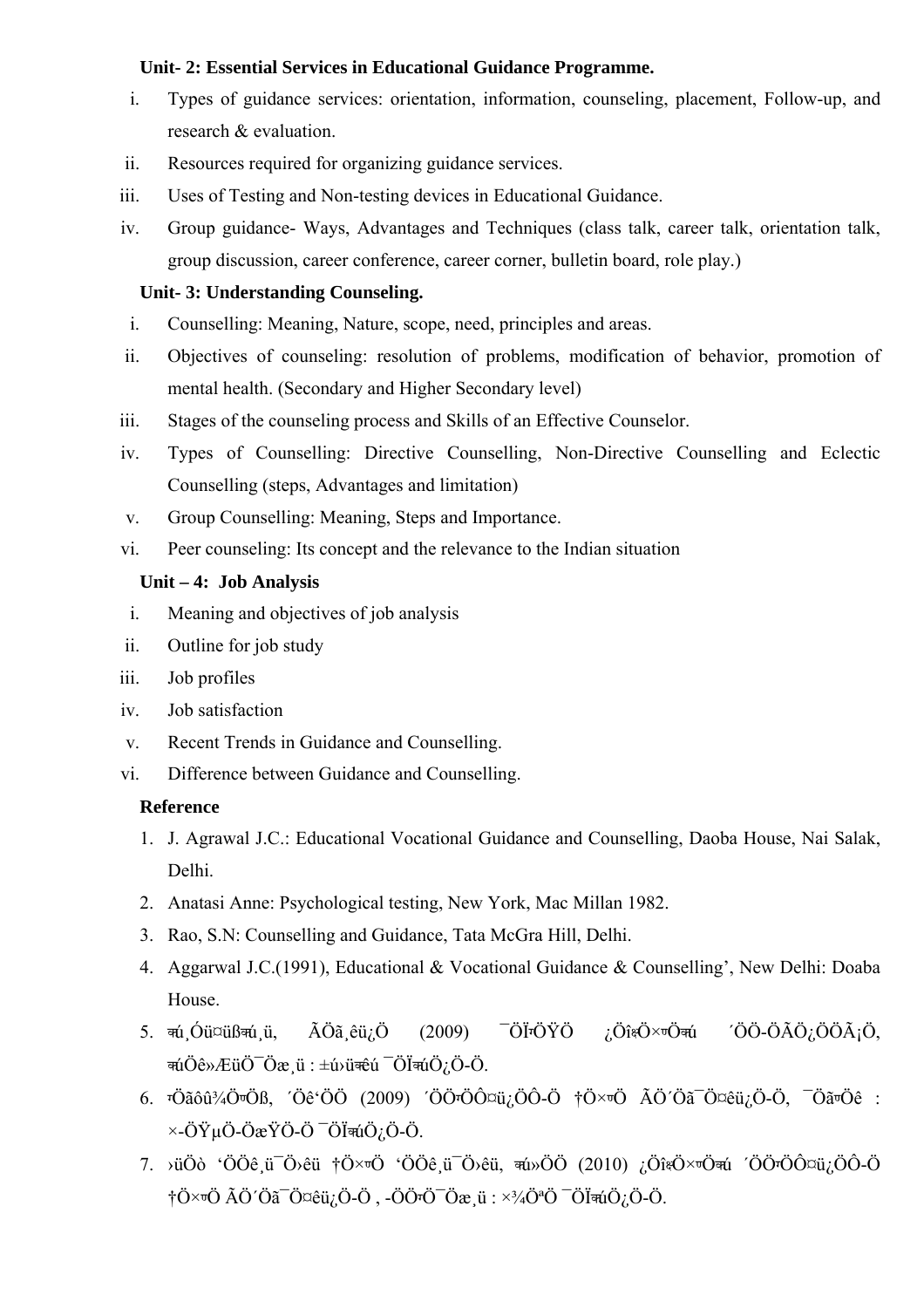- 8.  $\varphi$ ãü-ÖÖ $\vec{v}$ Ö $\vec{v}$ , † ü $\vartheta$ ¼Ö $\varphi$ ü (2009) ¿Öî $\vec{v}$ Ö $\varphi$ vö $\vec{v}$  (Ö $\varphi$ ö $\varphi$ ü/Ö $\hat{O}$ -Ö $\varphi$ )  $\vec{v}$  (Ö $\varphi$ )  $\vec{v}$  (Ö $\varphi$ )  $\vec{v}$  (Ö $\varphi$ )  $\vec{v}$  (Ö $\varphi$ )  $\vec{v}$  $\overline{O}$ ã $\overline{O}$ ê :  $\times$ -ÖŸuÖ-Ö $\overline{O}$ æŸÖ-Ö $\overline{O}$ , Ö $\overline{O}$ i $\overline{a}$ úÖ $\overline{O}$ , Ö-Ö.
- 9. •ÖÖŸÖÖ¯Ö, Æü.-ÖÖ. (†Ö¾Öé¢Öß 03), (2007). ¿ÖîÖ×Öú ´ÖÖ-ÖÃÖ¿ÖÖáÖ, ¯ÖãÖê:  $-$ Ö $e$ ü¦ü  $-$ Ö $I$  $\pi$ úÖ $i$ Ö $-$ Ö.

# **Optional Paper B1 (1) Sem -I**

# **Educational Planning and Administration**

# **Objectives:**

- Identify the need, scope and purpose of educational planning,
- Understand principles and approaches of educational planning.
- Develop the skills in planning and using a variety of administrative strategies,
- Explain the role and contribution of different agencies educational planning,
- To study educational planning system in India with reference to national, state, district and subdistrict

level structures.

# **Unit I- Principles, Techniques and approaches of Educational Planning**

- **1.** Guiding principles of educational planning
- **2.** Methods and techniques of educational planning.
- **3.** Approaches to educational planning.
	- Social demand approach
	- Man-power approach
	- Return of Investment approach
- **4.** Types of educational planning; process of district level planning including micro level planning exercise; institutional planning.

# **Unit II- Planning Mechanisms and Five-Year Plan in Education**

- **i.** Perspective planning at central, state and local levels: concepts of macro, meso and micro level planning.
- **ii.** Priorities to be given at central and state levels.
- **iii.** Perspective plan for education in the 12th Five Year plan.
- **iv.** District level planning: recent initiatives.
- **v.** Institutional Planning.

# **Unit III Educational Administration**

- **i.** Concept, Function, management and Organizational control.
- **ii.** Character of educational administration and its contrast with that in other fields
- **iii.** Trends in Modernization of administration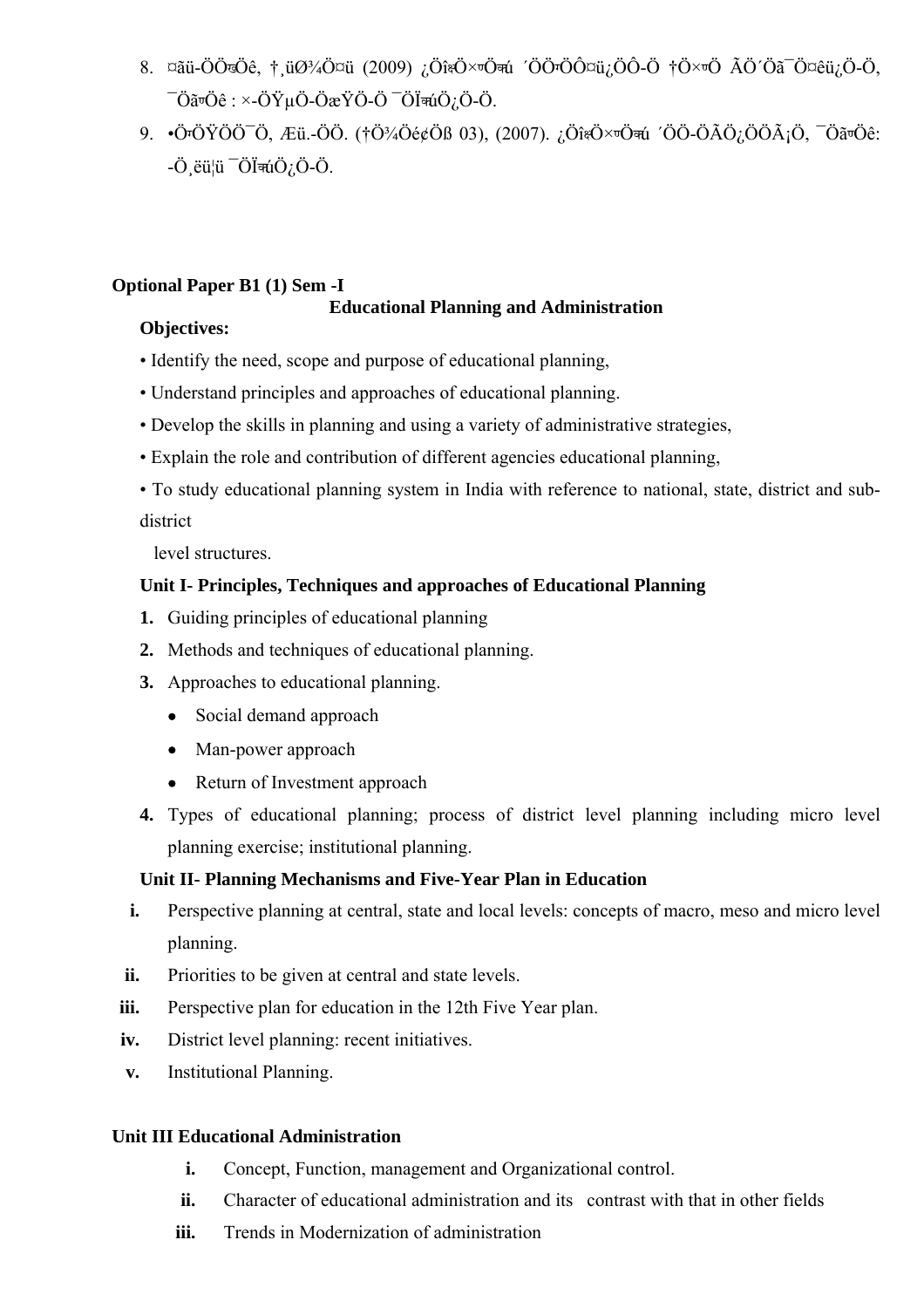**iv.** Trends in Educational administration: Authorization, democratic, delegator.

### **Unit IV: Performance and Resource Management in administration institutions**

- **i.** Monitoring of school performance.
- **ii.** Performance appraisal of teachers.
- **iii.** Scientific principles of management-PERT, CPM, PPBS system approach.
- **iv.** Financial and administrative management of educational institutions.
- **v.** Nature and characteristics of resource in education.
- **vi.** Need for resource management in education.
- vii. Material resources, Human resource and Financial resource
- **viii.** Procurement, utilization and maintenance of resources
- **ix.** Roles of state, central and local governments in resource mobilization
- **x.** Quality assurance in material and human resources.

# **Reference**

- Ayyar, R.V. Vaidyanathan (1993). *Educational Planning and Administration in India: Retrospect and Prospect*. Journal of Educational Planning and Administration. VII (2). April.
- Blaug, Mark (1972): *An Introduction to Economics of Education.* Allen Lane the Penguin, London.
- Chau, Ta-Ngoc (2003): *Demographic Aspects of Educational Planning.* Paris: International Institute for Educational Planning.
- Griffiths, V. L. (1963). *Educational Planning*. London, O. U. P.
- Hallack, J. (1977): *Planning the Location of schools: An Instrument of Educational*
- *Policy*. Paris: International Institute for Educational Planning.
- Hough J.R. (1990): *Education, Policy-An International Survey.* Croom Helm, London.
- Kaufman, Herman, Watters (eds.) (1996): *Educational Planning: Strategic Tactical Operational, Tecnomic.*
- Institute for Health Sector Development (2005): Sector-wide Approach in Education. Comparative Education, 31(1).
- Less Bell & Howard Stevenson (2006): *Education Policy: Process, Themes and Importance.*  Routledge.
- Livack, Jennie, Ahmed, Junaid and Bird, Richard (1998): *Rethinking Decentralization in Developing Countries.* Washington, D.C. World Bank.
- Nanjundappa, D.M. (1995): *Concept, Approaches and Techniques of Decentralized Planning in Readings in Decentralized Planning.* B.N. Yudgandhar and Amitabh Mukherjee (ed.). New Delhi: Concept.
- Narayan, D. (2005): Local Governance without Capacity Building: Ten Years of
- Panchayat Raj. *Economic and Political Weekly,* June 25, pp. 2822-32.
- Psacharopolous, G. (ed.) (1985): *Planning of Education: Where Do We Stand?*Washington, World Bank.
- Psacharopolous, G. (ed.) (1987): *Economics of Education: Research of Studies.* Oxford, Pergamon.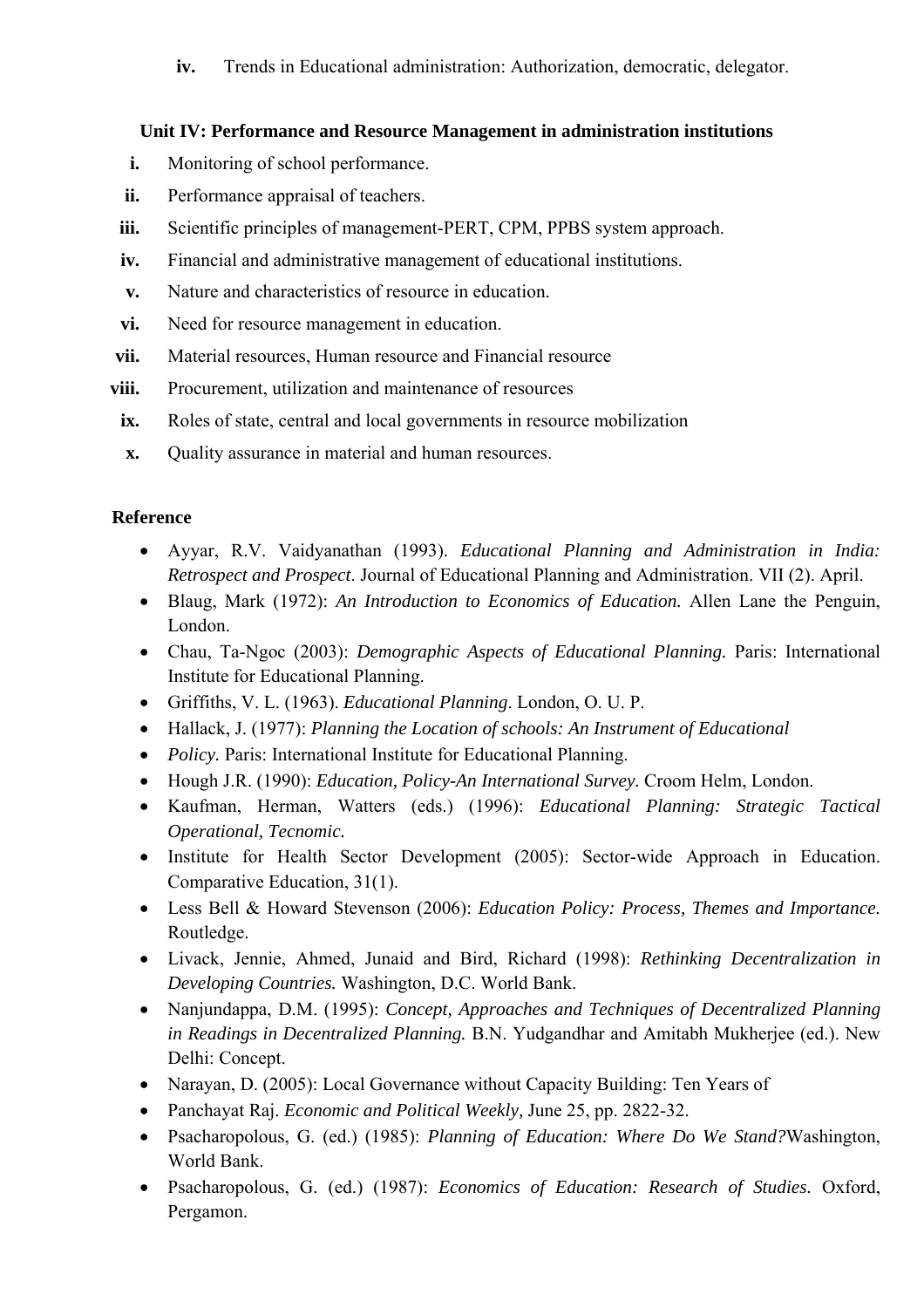- Scheerens, Jaap (2000): *Improving School Effectiveness.* Paris: International Institute for Educational Planning.
- Tilak, J.B.G. (1988). *Cost of Education In India*: International Journal of Educational Development
- Tilak, J.B.G. (1992). *Educational Planning at Grassroots*. Ashish Publications. New Delhi.
- UNESCO: Institute for Statistics (2001). *Education Indicators: Technical Guidelines.*  Montreal: Canada.

# **SEM II**

# **A4 - Sociological Foundation of Education**

---------------------------------------------------------------------------------------------------------------------

# **Objectives**

- To develop the understanding of sociology of Education.
- To develop the understanding of interrelationship between culture and Education.
- To make the students aware of the controversial issues in the field politics and its impact on education.
- To cultivate the habit of independent thinking about the changing concepts and educational ideologies.
- To create an awareness about the impact of Globalization on Education.
- To understand social networking in Education systems

# **Unit 01: Sociological foundation and Education**

- 1. Meaning and scope of Educational Sociology
- 2. Relationship between sociology and education with special reference to aims of education, methods curriculum.
- 3. Educational Sociology and Sociology of Education.
- 4. Meaning and functions of Education from Sociological point of view. Social change and Education.
- 5. Social control and Education.

# **Unit 02 Culture and Education**

- 1. Concept of Culture
- 2. The need of cultural understanding
- 3. Re-conciliation of Traditional and Technological culture.
- 4. Education and the home
- 5. Socialization of the child.

# **Unit 03 Political ideologies and Education.**

- 1. Meaning and main features of major political ideologies : Totalitarian and Democratic.
- 2. Aims, curriculum, methods of teaching and Administration of Education under Totalitarian state.
- 3. Aims, curriculum, methods of teaching and Administration of Education under Democratic state.

# **Unit 04 Advanced Technologies and Education.**

- 1. The impact of Globalization on Education.
- 2. The importance of technology and ICT in Education.
- 3. Social development through Advance Technologies.
- 4. Social Networking and Education.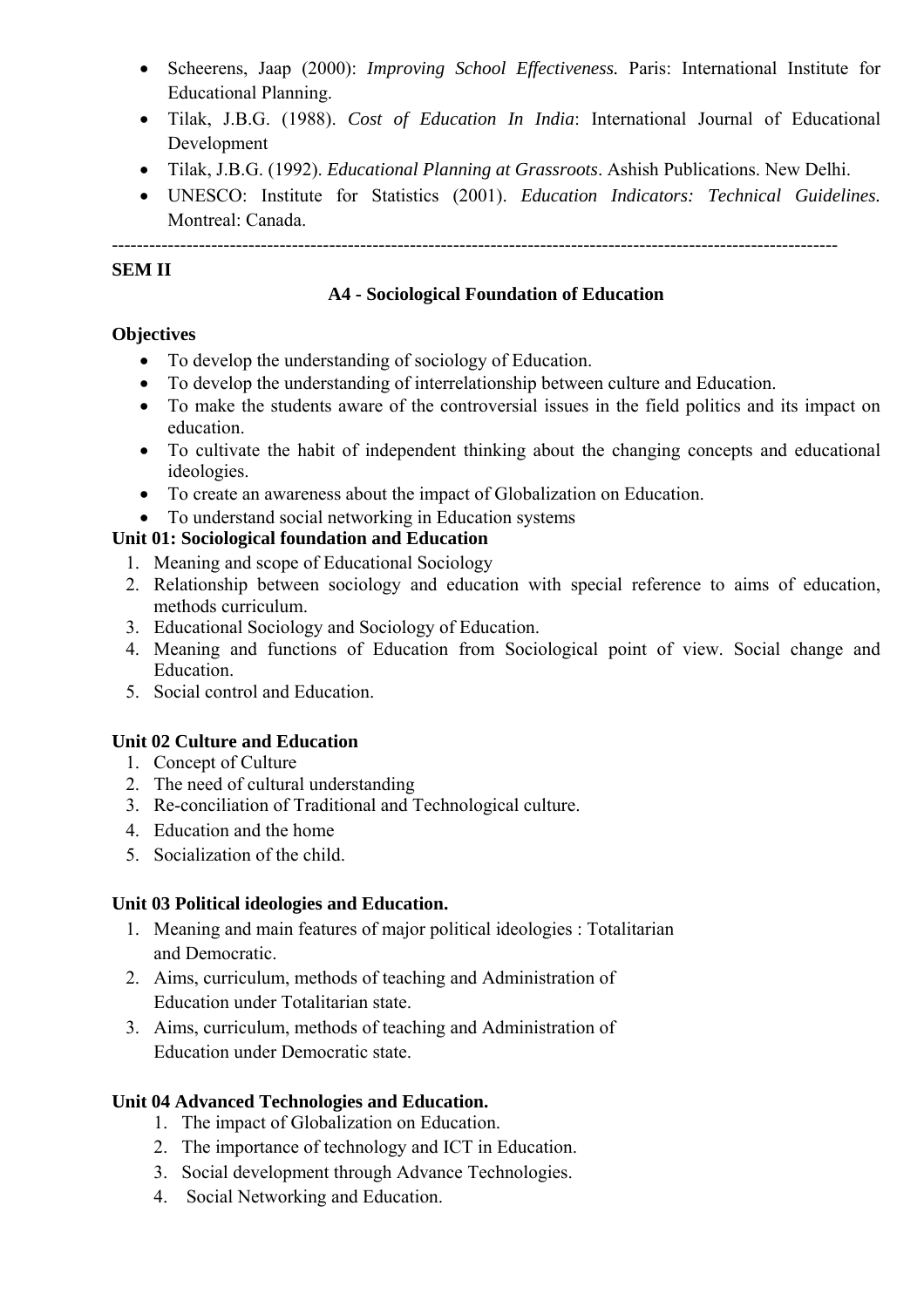- Adrian M. Dupuis- Philosophy of Education in Historical Perspective Thomas Press Indian Ltd ( New Delhi , 1972)
- Dr. S.S. Mathur : A sociological Approach to Indian Education. Vinod Pustak Mandir Dr. Rangeya Raghav Marg, Agra -2 (1980)
- A.S. Altekar Education in Ancient India.
- S.K. Murthy Philosophical and Sociological Foundations of Education ( Tandon Publication) Bruner, J.S. (1996), The Culture of education. Cambridge, M.A.: Harward University Press.
- Winch, C. (1986). Philosophy of human learning, Routledge, London.
- Banrs, J.A. (1996), Cultural diversity and education: Foundations curriculum and teaching (4th ed.) Boston: Alynand, Becon.

# **A5 - Deprived and Women Education in India**

### **Objectives**

- To understand the present status and problems of deprived in india
- To understand Status, Problems and Issues of Girls' Education in India
- To understand Constitutional provision and scheme for women development
- To understand Role and function of NGO's for woman development
- To understand the Co-education-its educational implications.

### **Unit 01: Deprived Education**

- 1. Deprived: Meaning, Nature, Concept and characteristics.
- 2. Present status and problems of deprived education in India.
- 3. Constitutional provision for Deprived.
- 4. Education of socio-economically deprived groups based on gender reflected in society.
- 5. Development of deprived education after independence.

#### **Unit 02: Status, Problems and Issues of Girls' Education in India**

- 1. Social construction of gender: socialization, family, and gender identity, media, gender roles; caste. class, community and gender relations.
- 2. Co-education-its educational implications.
- 3. Community participation for education of the girl child.
- 4. Identification of priority areas of research on girls' education.

# **Unit 03: Women Education in India**

- 1. Women education: meaning, concept and characteristics
- 2. Present statues and problems of women education in India.
- 3. Aspects of women empowerment.
- 4. Constitutional provision and schemes for women development
- 5. Changing role of woman in Indian context.

#### **Unit 04: Women and Various Agencies**

- 1. National and state women commission
- 2. Human rights and woman development
- 3. Role and function of NGO's for woman
- 4. Evaluation of centrally and state sponsored schemes on girls' education.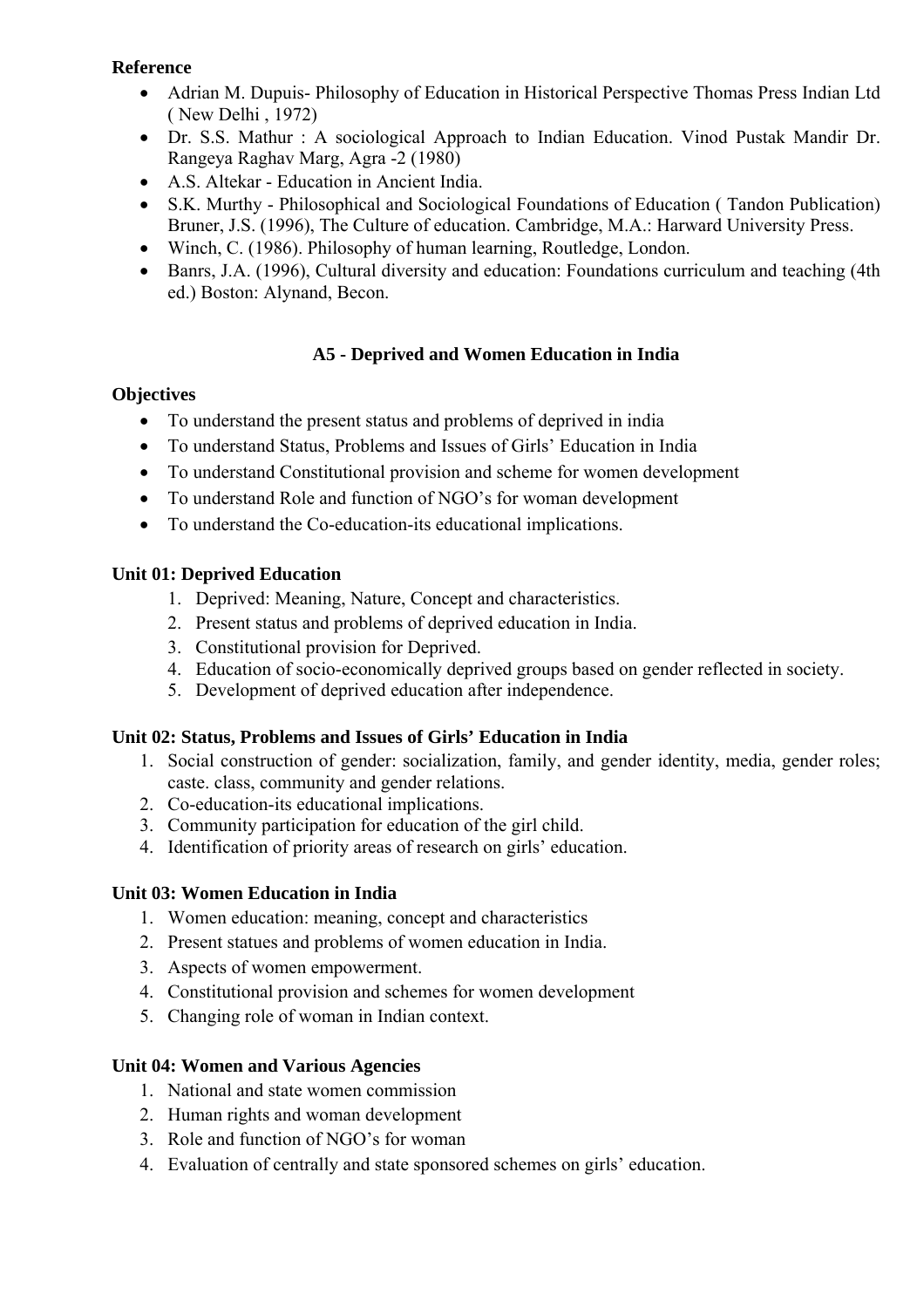- 1. Bank, B.J. (2007): Gender and Education: An Encyclopedia. Praeger, Westport, London.
- 2. Bhatt, B.D. & Sharma, S.R.(1992): Women's' education and social Development. Delhi:
- 3. Kanishka. Mehrotra, S. (2006): Child Malnutrition and Gender Discrimination in South Asia. Economics and Political Weekly,
- 4. Ramchandran, V. (1998): Girls and women Education: Policies and implementation Mechanism. Case study: India, Bangkok, UNESCO.
- 5. Sharma, M.C. & Sharma, A.K. (2003): Discrimination based on Sex, caste, religion and disability: Addressing through educational interventions; A handbook for Sensitizing Teacher and Teacher educators. NCTE & NHRC.
- 6. Subramanyam, R. (2003): Gender Equality in Education: Definitions and Measurements. International Journal of Educational Development, July.
- 7. Sadavinich, A.R. (2007): Sociology of Education. Rutledge, New York.

# **A6 - Teacher Education**

# **Objectives**

- 1. To study the concept of pre-service teacher education
- 2. To study the Recommendation of various commission and committees
- 3. To study the various Methods and Techniques.
- 4. To study the Concept Planning and organization of school experience programme
- 5. Understand the role and responsibilities of teachers and teacher's education.
- 6. Develop understanding of various strategies of teacher professional development
- 7. To study the Accreditation an affiliation of Teacher education instauration.

# **Unit 01: concept of pre-service teacher education**

- 1. Meaning and nature of pre-service teacher education.
- 2. Need, scope and objectives of pre-service teacher education.
- 3. Changing concept of teacher education and its demands on teacher education.
- 4. Recommendation of various commission and committees: Kothari commission, National educational policy (1986), Rammurti commission (1990)
- 5. Role and function of national and state level agencies: UGC, NCERT, NCTE, DIET, CTE.

# **Unit 02: Curriculum Transaction in Pre-service teacher education.**

- 1. Methods and Techniques (Nature, merits and demerits) Lecture method, Group discussion, Brainstorming, Seminar, Workshop, Team Teaching, Use of ICT.
- 2. Planning for teaching and learning : Taxonomy formulating of instructional objectives. Nature and use of Unit Planning, Lesson Planning, Teachers Diary.
- 3. Concept Planning and organization of school experience programme
- 4. Autonomy in Teacher education.

# **Unit 03: Teacher Education as a profession**

- 1. Concept of profession and developing professionalism in terms of 1. Accountability 2. Commitment 3. Integrity
- 2. Need for the professional preparation at the different levels recommended by NCTE.
- 3. Profession development of In-service teacher education: concept, need and important.
- 4. Role and competencies required of teachers for inclusive education.
- 5. Professional ethics and code of conduct for teacher education.

**Unit 04: Assessment and evaluation in Pre-service and In-service teacher education.**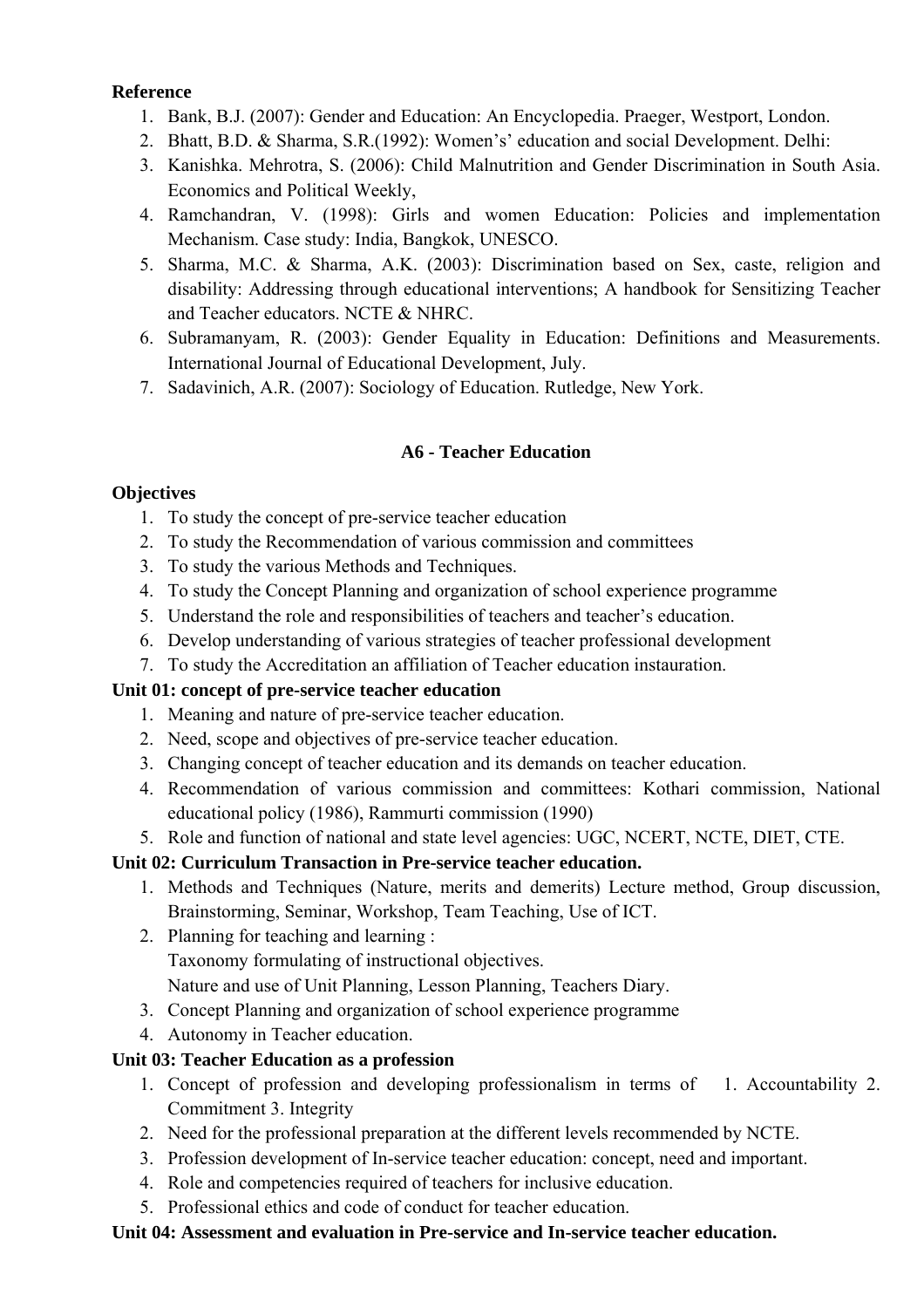- 1. CCE in teacher education.
- 2. Evaluation of INSET and school experience programme.
- 3. Accreditation an affiliation of Teacher education instauration.
- 4. Meaning and components of teaching effectiveness and evaluating teaching effectiveness.

- 1. Chakrabarti . M. : Teacher Education : Modern Trends New Delhi, Kanishka Publishers, 1998
- 2. Dhar B. B. and Sigh T. : Academic Staff Colleges. A Development Concept New Delhi, Sterling 1990.
- 3. Gupta A. K. : Teacher Education : Current and Prospects New Delhi, Sterling, 1984
- 4. V.K. Rao. : Teacher Education, APH Publication Corporation.
- 5. K.K. Sharma : Teacher Education for 21st Century, Alok Press, Bhopal 2006
- 6. Jagannath Mohanty , Teacher Education, Deep & Deep Publications 2007
- 7. NCTE : Curriculum Framework for Teacher Education New Delhi , NCTE 1996
- 8. NCTE : Quality Concerns in Elementary Teacher Education New Delhi , NCTE 1999.
- 9. Ram S : Current Issues in Teacher Education , New Delhi , Sarup and Sons , 1999.

#### **Optional Paper B2 (1) Sem –II Optional Paper B2: Elementary and Secondary Education**

#### **Objectives**

- 1. To study the status and present situation of elementary education.
- 2. To evaluate universalization of elementary education.
- 3. To study the Recommendations of various commission on secondary education
- 4. To critical analysis Right to Education Act. 2009.
- 5. To study the status and present situation of secondary education.
- 6. To evaluate and assess Secondary Education Curriculum and Evaluation.
- 7. To study the Vocationalisation of secondary education in India

# **Unit no 01 Elementary education in India.**

- 1. Meaning and characteristics of elementary education in India.
- 2. Development of Elementary education in India.
- 3. Need and Importance of Elementary education.
- 4. Elements of Quality Primary Education.
- 5. Role of family, teacher and school for enhancement elementary education

# **Unit no. 02 Universalization of Elementary Education**

- 1. Attendance scholarship for girls and SC/ST children.
- 2. Provision of Mid Day Meal Scheme
- 3. Early childhood Care and Education (ECCE)
- 4. District Primary Education Programme (DPEP)
- 5. Sarva Siksha Abhyan (SSA) With special reference to objective, impact and present status.

# **Unit 03 Secondary Education in India**

- 1. Meaning and characteristics of secondary education in India.
- 2. Development of secondary education in India.
- 3. Need and Importance of secondary education.
- 4. Recommendations of Mudaliar commission and Kothari commission on secondary education ( (in detail, aims, Problems and Recommendations)
- 5. Right to Education Act. 2009 (Critical appraisal)

# **Unit 04 Secondary Education Curriculum and Evaluation**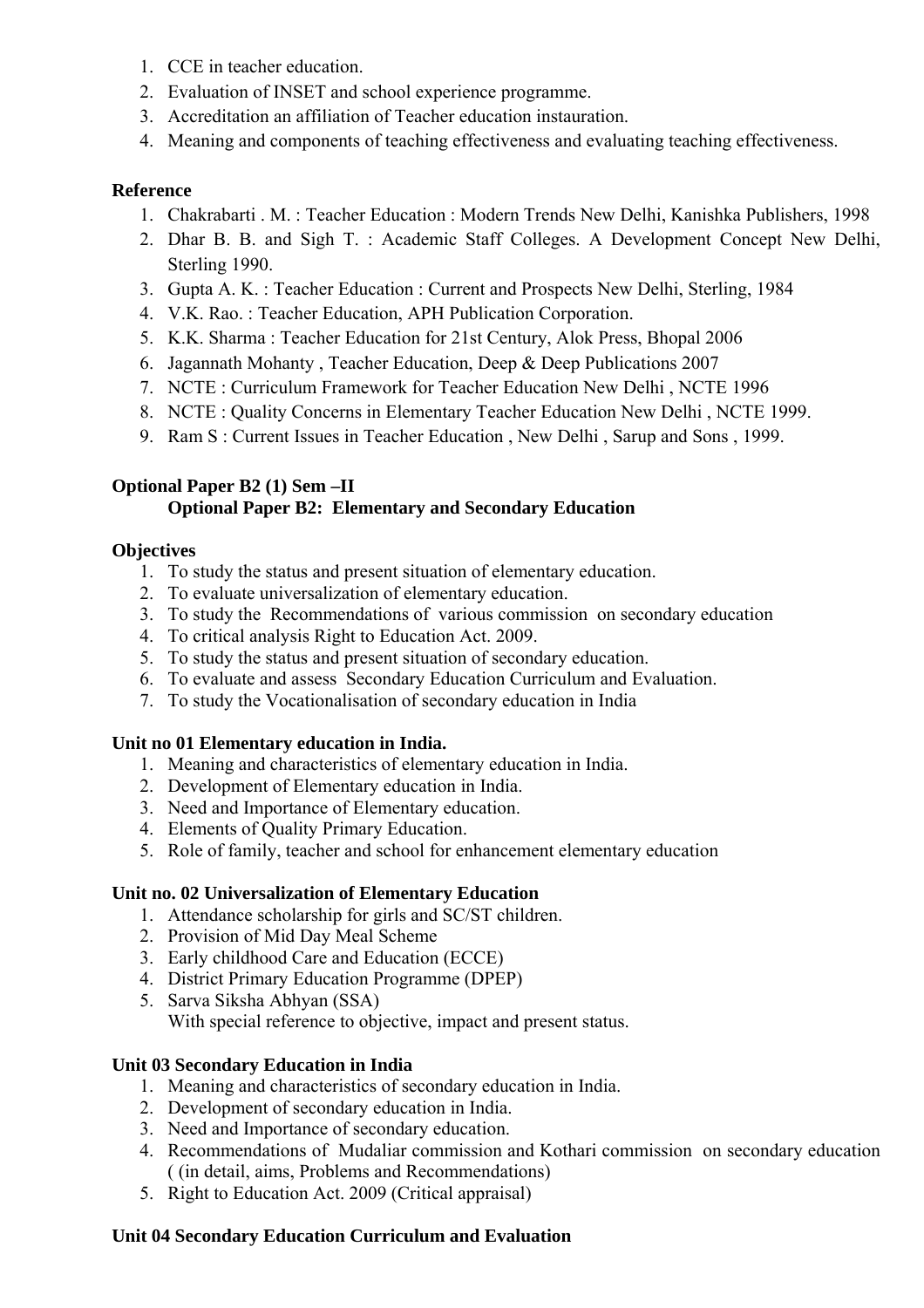- 1. Secondary School curriculum (features, principles, relevance)
- 2. Critical appraisal of present Secondary School curriculum in the state- Assessment and evaluation in secondary level (new trends in evaluation grading – internal assessment – semester system (need and importance)
- 3. Critical appraisal of the present evaluation system in elementary level.
- 4. Problems and issues of secondary education in India.
- 5. Vocationalisation of secondary education in India

- 1. Gupta, V.K. (2003). Development of Education System in India, Ludhiana: Vinod publications
- 2. Khan, R.S & Ahammed. I . (1997). Elementary Education & the Teacher, Delhi: IASC, Jamia Millia Islamiya
- 3. Mohanty.J.N, (2002) Primary Elementary Education, Deep & Deep Publications: New Delhi
- 4. NCERT (1991). Elementary Teacher Education Curriculum. Guidance and syllabi, New Delhi, **NCERT**
- 5. NCF 2005, NCERT : New Delhi,
- 6. NCTE (2009) NCF for Teacher Education: New Delhi
- 7. Rajput, J.S. (1994). Universalisation of Elementary Education, Role of the Teacher, New Delhi: Vikas Publishing House
- 8. Rao. V.K (2007) Universatisation of Elementary Education, Indian Publishing House: New Delhi
- 9. Siddiqui. M.A. (1993). In-service Education of Teachers, New Delhi, NCERT
- 10. Singh, .L.C. (1990). Teacher Education in India, A Resource Book, New Delhi, NCERT
- 11. Singh, .L.C. and Sharma. P.C(1995). Teacher Education and Teachers, New Delhi: Vikas Publishing House

### **Optional Paper B2 (2) Sem –II**

#### **Curriculum development and Transaction**

#### **Objectives**

- On completion of this course the students will be able to:
- Define meaning of curriculum Transaction.
- Describe various methods/media for transaction.
- Discuss approaches of curriculum transaction.
- Explain role of ICT in curriculum Transaction. .
- Define process of curriculum evaluation
- Differentiate between formative and summative evaluation
- Explain various tools used in curriculum evaluation
- Describe issues in curriculum evaluation

#### **Unit I- Approaches and Methods of Curriculum Transaction**

- 1. Meaning of Curriculum transaction.
- 2. Minimum requirement for transaction of curriculum : (Duration, in-take, eligibility of students, content, qualification of teaching staff, infrastructure facilities institutional facilities, (classroom climate)
- 3. Curricular materials: Textbooks presentation of content, language, illustrations, episode, stories and practice exercise etc.
- 4. Teacher's guide: its role in transaction.
- 5. Issues related to transaction-gender and values education.

# **Unit II -Integration of ICT in Curriculum Transaction**

- 1. ICT in transaction of curriculum, its importance and role
- 2. Various modes of ICT (PLM, CAL, CAI) for transaction with their strengths and limitation.
- 3. ICT use of in teaching-learning of social science
- 4. Role of Communication in Transaction

#### **Unit III- Formative and Summative evaluation**

- 1. Concept of formative evaluation, scope and importance.
- 2. Validity and Significance of course content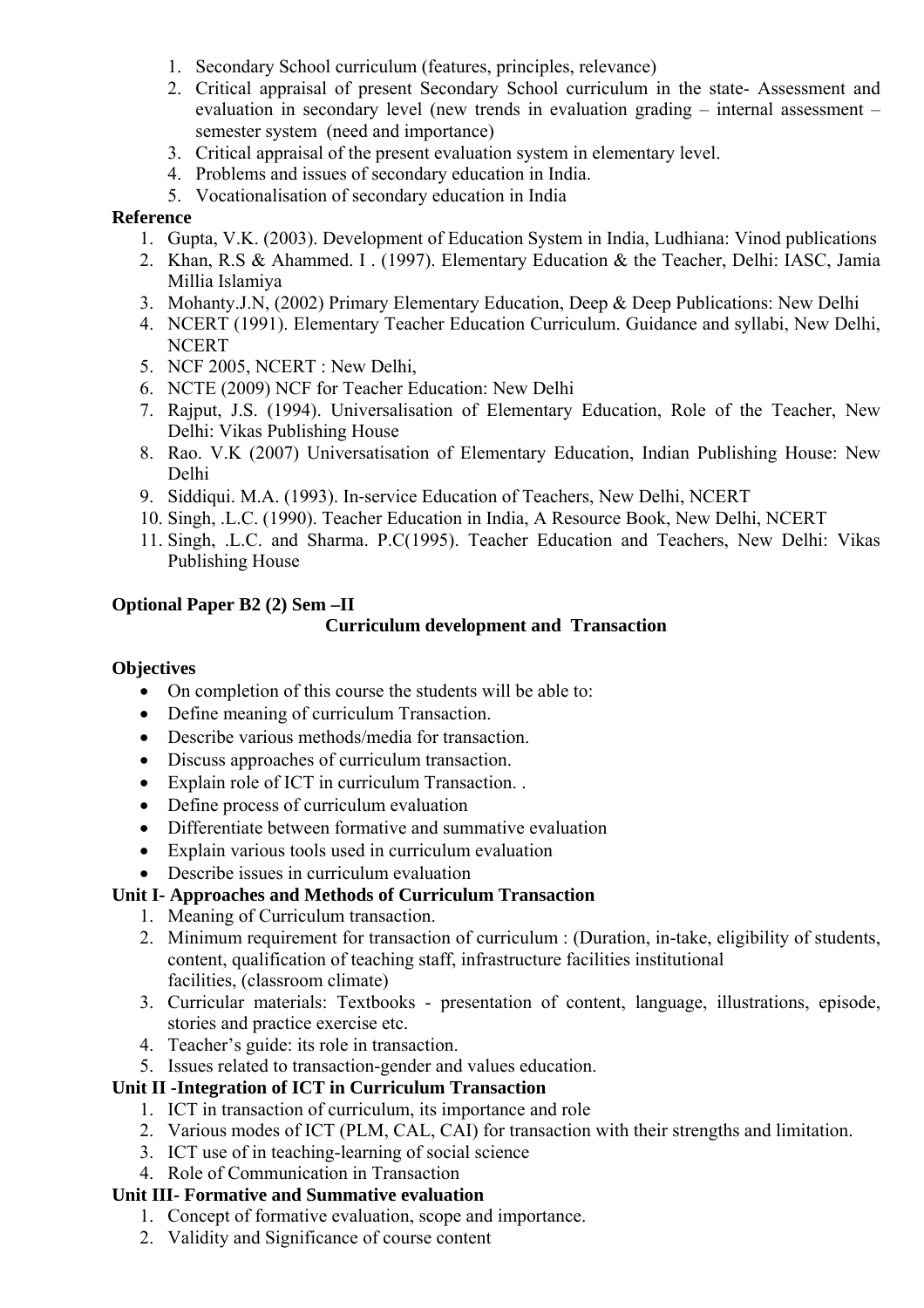- 3. Consistency with social reality
- 4. Summative evaluation Evaluation based on Test
- 5. teachers views concerning effectiveness of instruction parents reaction about courses
- 6. Situation analysis using survey and interview
- 7. Issues in Curriculum evaluation

### **Unit IV -Tools and Techniques of Curriculum evaluation**

- 1. Observation; classroom interaction (with teacher and in peer group, group work)
- 2. Oral : pretesting, diagnostic questions, Interview: consulting users of curriculum An opinonnaire
- 3. Maintaining daily by the children as well as teachers.
- 4. Project work
- 5. Peer evaluation
- 6. Maintaining portfolio of the work and their presentation

### **References**

- 1. Doll Ronald C. (1986) Curriculum Improvement: Decision Making Process, London,
- 2. Allyon and Bacon Inc.
- 3. UNESCO (1981) Curriculum and Life Long Education, UNESCO, Paris.
- 4. Verduin J.R. (1967) Cooperative Curriculum Improvement, Prentice Hall.
- 5. Erickson, H.L (2002) Concept Based Curriculum and Instruction: Teaching beyond the facts, Corsion Press, INC (A Sage Publication Company) Thousand Oaks: California.
- 6. Whecker D.K. (1967) Curriculum Process, University of London Press.

**---------------------------------------------------------------------------------------------------------------------** 

### **SEM III**

# **A7: Education in 21st Century**

#### **Objectives:**

- To study the Theoretical Perspectives of Education as a Discipline in  $21<sup>st</sup>$  century
- To study the contemporary challenges of education in India.
- To analyze and differentiate Education as Interdisciplinary Knowledge
- To study the Changing Socio-cultural Context of Education
- To study and evaluate Changing Political context of education (School Context) and Support Systems of Education.
- To study the Indian Constitutional provisions of education & Equality in educational opportunity.
- To study the Process of socialization of children.

#### **Unit I- Theoretical Perspectives of Education as a Discipline**

- 1. Critical analysis of education as a discipline/area of study.
- 2. Critical analysis of concepts, principles and assumptions related to issues that are unique to education discipline, such as, curriculum, text books, teaching-learning process etc and their linkage to pedagogy and practices.
- 3. Concepts of quality and excellence in education- it's relation to quality of life.
- 4. Prioritizing the aims of Indian Education in the context of a democratic, secular, egalitarian and a humane society.
- 5. School education: Contemporary challenges

# **Unit II- Education as Interdisciplinary Knowledge**

- 1. Interdisciplinary nature of education; relationships with disciplines/subjects such as philosophy, psychology, sociology, management, economics, anthropology etc.
- 2. Need of education as a interdisciplinary knowledge for society and nation.
- 3. Contribution of science and technology to education and challenges ahead.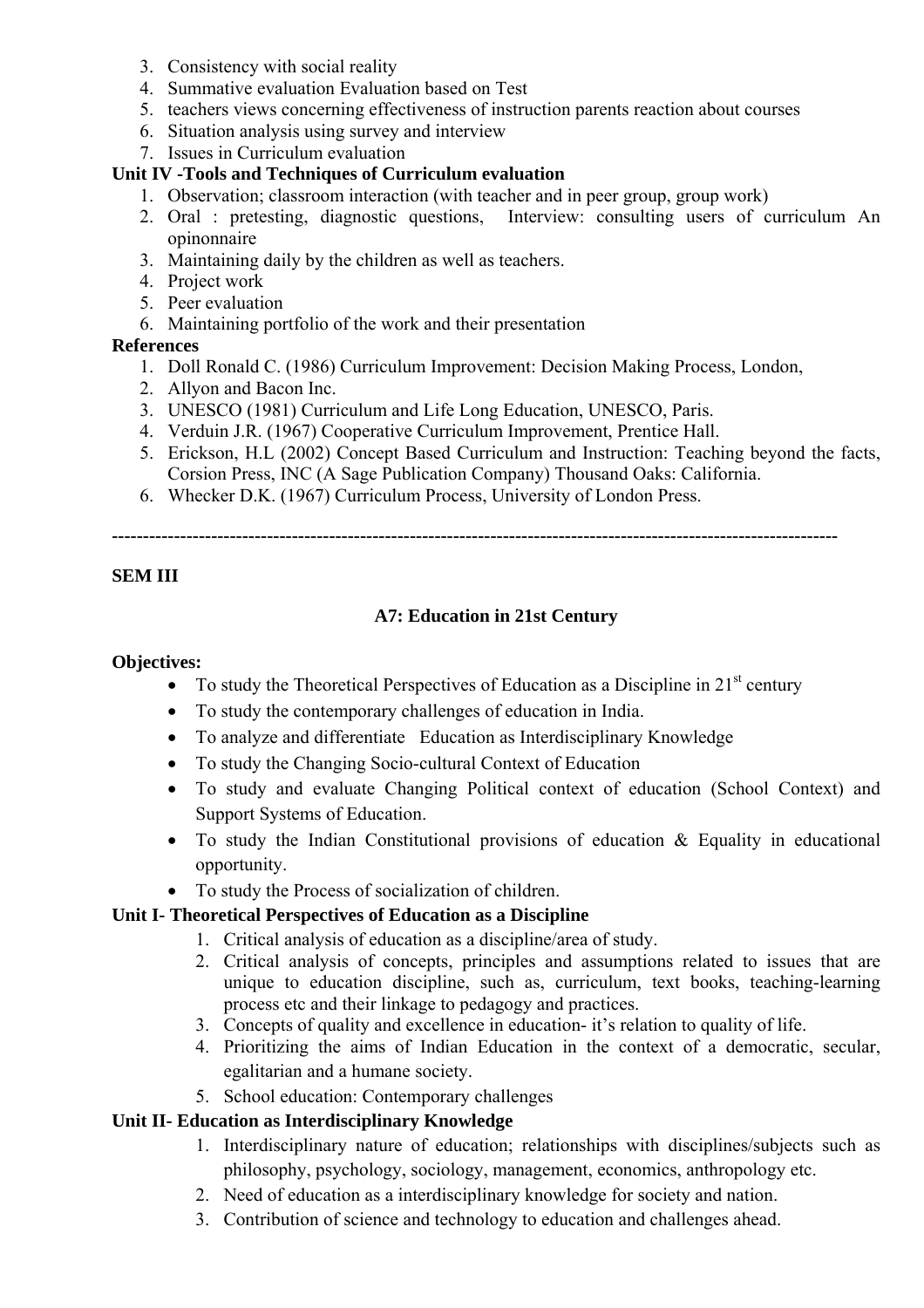- 4. Axiological issues in education: role of peace and other values, aesthetics in Education.
- 5. Dynamic relationship of education with the political process.

# **Unit III- Changing Socio-cultural Context of Education**

- 1. Social purposeviness of education and Relationship between sociology and education.
- 2. Understanding contemporary Indian society- with reference to multilingual, multicultural, gender, equity, poverty, diversity, human rights and rights of the child, appropriate approaches for teaching young children in the context of diversities.
- 3. Constitutional provisions of education & Equality in educational opportunity-critical analysis of the ways in which schooling, teaching-learning and curriculum contribute to social inequality.
- 4. Process of socialization and acculturation of the child-critical appraisal of the role of school, parents, peer group and the community.
- 5. Impact of changing socio-cultural context of education.

# **Unit IV- Changing Political context of education (School Context) and Support Systems of Education.**

- 1. Multiple schools contexts-rural/urban, tribal, schools affiliated to different boards.
- 2. Changing role of personnel's in school management: teachers, headmasters, and administrators.
- 3. School as sites for struggle and social change.
- 4. Department of Public instruction, Ministry and other government agencies, Academic Institutes: Role, involvements, issues related to control and autonomy.
- 5. Complementarity in participation of different stakeholders in school education-role of media, use of technology, NGOs, civil society groups, teacher organizations, family and local community.
- 6. Development of learning resources– textbooks, supplementary books, workbooks, multimedia and ICT, School library etc.

# **Reference**

- $\times$  $\alpha$ üÛ $\alpha$ ÖŸÖ ÁÖ $\beta \times$ -Ö¼ÖÖÃÖ. (2002). <sup>3</sup>ÖÖ üŸÖ $\beta$ uÖ ŸÖ¢¾Ö–ÖÖ-Ö,  $\alpha$ úÖê»ÆüÖ $\bar{O}$ æ ü :  $\pm$ ú>üक $\hat{e}$ ú $\overline{\phantom{a}}$ Ö $\overline{\phantom{a}}$ aúÖ $\overline{\phantom{a}}$ Ö-Ö.
- ¤ãü-ÖÖ $\vec{a}$ Ö $\vec{c}$ , † $\vec{u}$ ؾÖ¤ü. (2005). $\vec{v}$ Öi $\vec{v}$ ÖŸÖ ¿Öêî $\vec{v}$ Ö $\times$ vÖ $\vec{v}$ u ŸÖ $\ell^3$ 4Ö–ÖÖ-Ö,  $\vec{v}$ ævÖê :  $\times$ -ÖŸµÖ-ÖæŸÖ-Ö  $\overline{O}$ Ü $\pi$ úÖ<sub>i</sub>Ö-Ö.
- ¯Öë›üêú ¯ÖÏןֳÖÖ. (2010) ׿ÖÖÖÖ"Öß ŸÖÖÛŸ¾Öú †Ö×Ö  $\tilde{A}$ Ö'ÖÖ•Ö<sub>i</sub>ÖÖ $\tilde{A}$ iÖßµÖ  ${}^{3}$ Öæ×´Ö $\tilde{u}$ Ö, -ÖÖ $\tilde{v}$ Öæ ü: ×¾Ö ${}^{3}$ Ö  ${}^{-}$ ÖÏ $\tilde{u}$ ü) iÖ-Ö.
- τμ Óü¤üßτú ü, ÃÖã êü¿Ö., <sup>'</sup>ÖÓ<sup>r</sup>Ö°þôûτú ü 'Öß-ÖÖ. (2005) ^¤üμÖÖê-'Öã dö 3ÖÖ üŸÖßμÖ  $\tilde{A}$ Ö'ÖÖ•ÖÖŸÖᯙ ׿Ö $\tilde{v}$ Ö,  $\tilde{w}$ Öê»ÆüÖ $\tilde{O}$ Öæ ü : ±ú›ü $\tilde{w}$ ú  $\tilde{w}$ Öl $\tilde{w}$ Ó<sub>i</sub> Ö-Ö.
- ¸üÖ™ÒüßµÖ †³µÖÖÃÖÎú´Ö †Ö¸üÖÖ›üÖ (NCF 2005).
- $\vec{a}$ Óú›ü»Öê, ´Ö.<sup>2</sup>ÖÖ. (2003) ¿Öî $\vec{a}$ Ö× $\vec{v}$ Ö $\vec{a}$ i ŸÖ $\vec{a}$ <sup>3</sup>/4Ö–ÖÖ-Ö  $\vec{a}$ ) ¿Öî $\vec{a}$ Ö× $\vec{v}$ Ö $\vec{a}$ i  $\tilde{A} \tilde{O}' \tilde{O} \tilde{O} \cdot \tilde{O}_k \tilde{O} \tilde{O} \tilde{A}_i \tilde{O}, \tilde{O} \tilde{O} \tilde{a} \tilde{v} \tilde{O} \hat{e} : \tilde{A} \tilde{O} \tilde{B} \times \tilde{A} \tilde{O} \tilde{a} \tilde{O} \tilde{O} \tilde{O} \tilde{a} \tilde{u} \tilde{O}_k \tilde{O} \cdot \tilde{O}.$
- † $\ddot{\phi}$ i<sup>3</sup>/4ÖÖ»Ö, •Öê. $\ddot{A}$ Öß. (2010)  $\times$ ¿Ö $\ddot{\phi}$ Ö  $\ddot{\phi}$ ü ¤üÖ¿ÖÔ $\times$ -Ö $\ddot{a}$ u ‹ $\frac{3}{4}$ ÖÓ  $\ddot{A}$ Ö'ÖÖ•Ö¿ÖÖ $\ddot{A}$ iÖßµÖ †Ö¬ÖÖ¸ü, -Ö‡Ô ×¤ü»»Öß : ¤üÖê†Ö²ÖÖ ¯ÖÛ²»Öêú¿Ö-Ö.
- •Ö $\vec{v}$ ÖŸÖÖ $\vec{O}$   $\vec{E}$ ü. -ÖÖ. (2008)  $\times$ ;Ö $\omega$ ÜöÜ $\vec{v}$ ÖÖŸÖᯙ -Ö¾Ö $\vec{O}$ ÖϼÖÕÆü ¼Ö  $- \ddot{O}$ <sup>2</sup> $\dot{A}$ Ö $\ddot{O}$ Ö $\ddot{I}$ <sup>2</sup> $\ddot{O}$ -Öê.  $-\ddot{O}$ æ $\ddot{B}$  $\ddot{O}$   $\ddot{B}$   $\ddot{O}$   $\ddot{O}$   $\ddot{O}$   $\ddot{O}$   $\ddot{O}$   $\ddot{O}$   $\ddot{O}$   $\ddot{O}$   $\ddot{O}$   $\ddot{O}$   $\ddot{O}$   $\ddot{O}$   $\ddot{O}$   $\ddot{O}$   $\ddot{O}$
- $\vec{a}$ Óú›ü»Öê, ´Ö.<sup>2</sup>ÖÖ. (1990) † $\mu$ ÖÖ $\vec{O}$ Ö,ÖÖ $\tilde{A}$ iÖ †Ö $\times$ vÖ  $\vec{O}$  $\pi$ ¤üŸÖß.  $\vec{O}$ ãvÖê : Û¼Æü-Ö $\tilde{A}$ Ö  $\overline{O}$ Ü $\pi$ úÖ<sub>i</sub>Ö-Ö.
- ÃÖÖÓrÖÖê»Öब $\acute{u}$  ü, † $^{\circ}$ þ $\overline{v}$ Ö, (2010) -Ö¾Öß-Ö •ÖÖ $\overline{v}$ Ö $\times$ ŸÖ $\overline{u}$  ÃÖ´ÖÖ•ÖÖŸÖß»Ö  $\times$  Ö&ÖvÖÖ"Öê  $\overline{O}$ Ü<sup>3</sup>⁄4ÖÖÆü. -ÖÖ $\times$  Ö $\overline{O}$ kü :  $\ddagger$ -ÖÃÖÖ $\ddagger$ 犯 $\overline{O}$ Û<sup>2</sup>»Öæú<sub>l</sub> Ö-Ö.
- Chatterjee, S. (2006) Principles & Practice of Modern Education, Kolkata: Books and Allied (P) Ltd.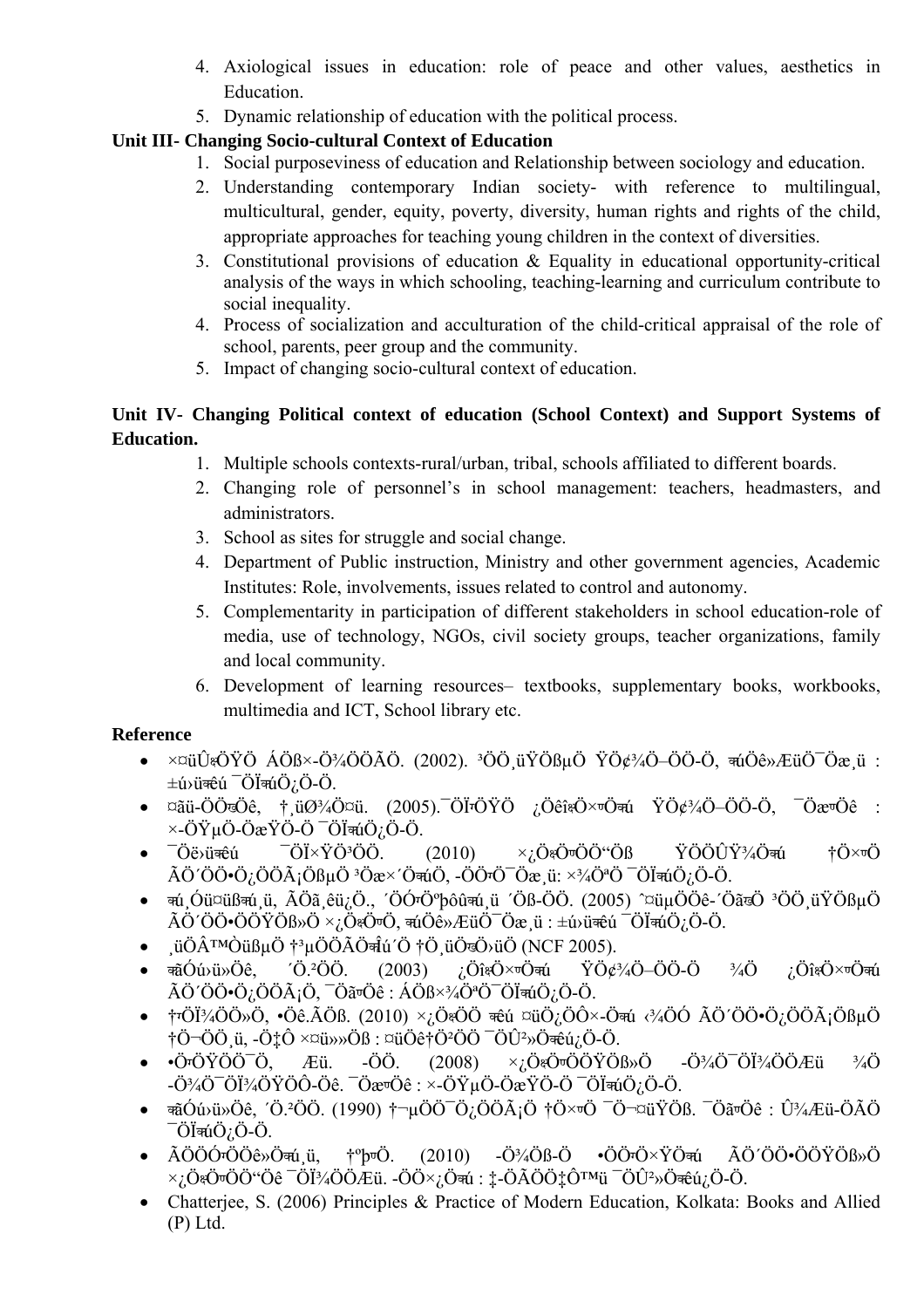- Sharma, R. A. (1995) Fundamentals of Educational Research, Meerut: International Publishing House.
- Tilak (2010) Education, Society and Development: National and International Perspectives. New Delhi: APH Publishing Corporation.
- Dash, B.N. (2008) Trends & Issues in Indian Education. New Delhi: Dominant Publishers and Distributors.
- National Curriculum Framework for Teacher Education (NCTE, New Delhi, 2009)

# **A8 - Learning, Teaching and childhood Psychology**

# **Objectives**

- To study the concept of Teaching and childhood psychology.
- To analysis the difference of teaching  $&$  teaching model.
- To study the different learning style of learning.
- To Study the intelligence and cognitaiton

# **Unit No. 01 Concept of Teaching**

- 1. Teaching : Meaning, Definition, Nature
- 2. Models of Teaching : Concept attainment Model, Inquiry training model.
- 3. Difference between traditional teaching and Models of Teaching
- 4. Use of teaching models at various levels of education.

# **Unit No. 2 Learning Style and personality**

- 1. Learning Styles: Visual, Aural, Verbal, Physical, Logical, Social, Solitary
- 2. Learning Styles and Multiple intelligence: Gardner view
- 3. Group of learner based on learning style.
- 4. Personality: Meaning and concept, types.
- 5. Personality Theories: Humanist, Psychoanalytical and alport trait theory

# **Unit No 3 Childhood Psychology**

- 1. Childhood Psychology: meaning, concept and nature.
- 2. Need and Important of childhood psychology at pre-primary and primary school levels.
- 3. Different types of pre-school curriculum/Montessori, Kindergarten, Balawadi and Anganwadi Centres.
- 4. Role and important of Family, School and government for child development.

# **Unit 4 : Intelligence and Cognation**

1. Intelligence: Meaning and Concept, Different prospective of Intelligence: Biological, Psychological and Operational.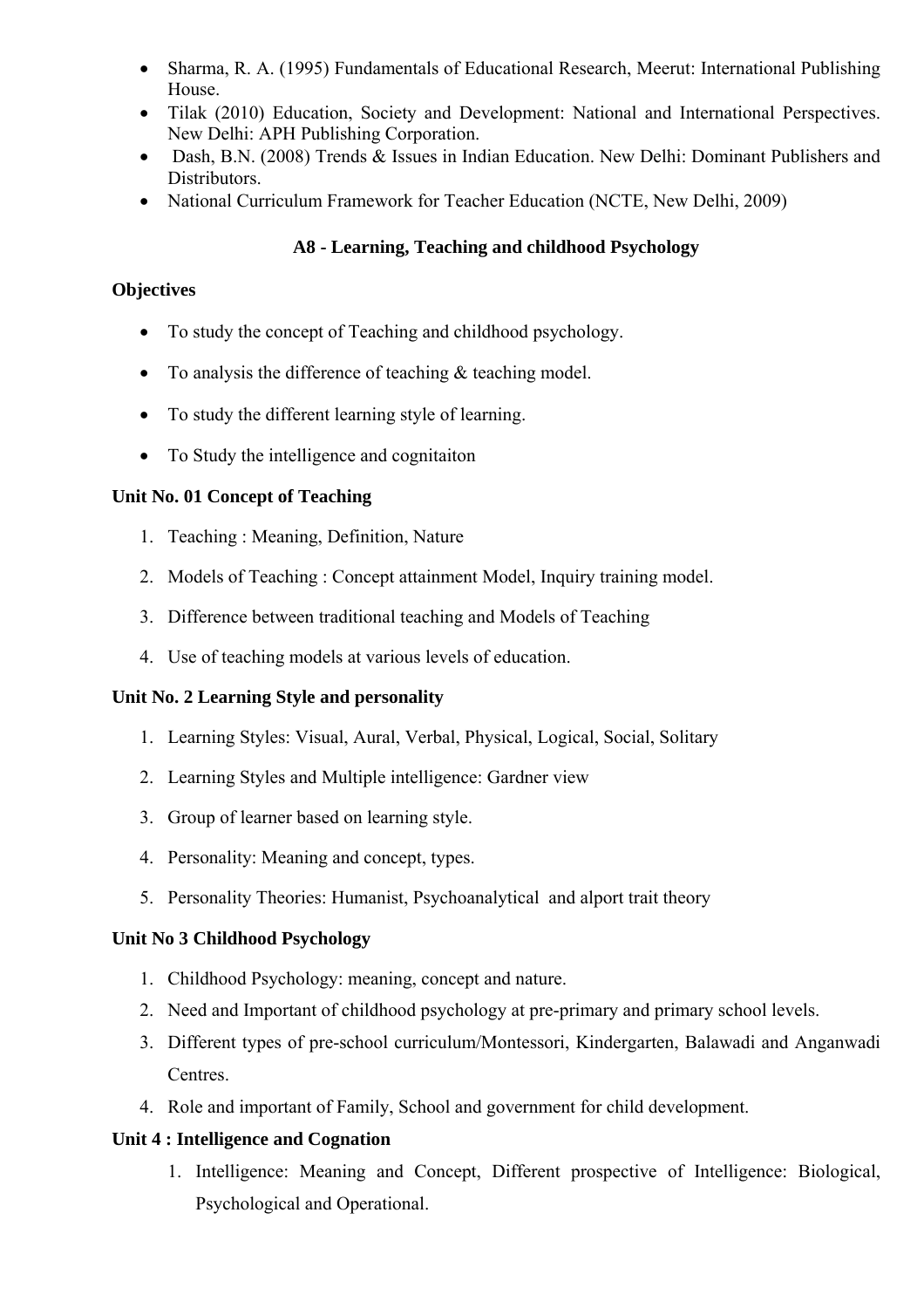- 2. Theories of Intelligence: Multiple Intelligence: Gardner, Stunberg, Ned hurman, Indian view of Intelligence as Prdnya.
- 3. Emotional Intelligence, Social Intelligence, Spiritual Intelligence, Artificial Intelligence
- 4. Role and implication: Educational, Social and Individual**.**

- 1. Atkinson, Richard C., et.al (1983). Introduction to Psychology, Harcount Brace Joranovich Inc., New York.
- 2. Bandura.A (1977). Social Learning Theory. Cliff.N.J; Prentice Hall.
- 3. Barry and Johnson (1964). Classroom Group Behaviour. New York: Macmillan.
- 4. Bhargava, Mahesh (1964). Introduction to Exceptional Children. Sterling Publishers Pvt Ltd., New Delhi.
- 5. Bickhard, M.H. (1992). How Does the Environment Affect the Person? In
- 6. Erlbaum. Bickhard, M.H., Chrisopher, J.C. (1994). The Influence of early Experience on Human Personality Development. New Ideas In Psychology.
- 7. Bourne, L.E. (1985). Psychology: Its Principles and Meaning. Holt, Rinehart and Winston, New York.
- 8. Mangal, S. K., Essential of educational psychology. Prentice hall Publication: Delhi

### **A9 -Statistical Method for Data Analysis**

#### **Objectives**

- Explain tools design and procedure for collection of data
- Examine relationship between and among different types of a research study
- Estimate the characteristics of populations based on their sample data
- Test specific hypotheses about populations based on their sample data
- use appropriate procedures to analyse qualitative data
- demonstrate competence in the use of statistical packages for analysis of data
- To understand the role and use of statistic in education.
- To present research report.

#### **Unit I- Methods of Data Collection**

- 1. **Tests, inventories and scales:** types and construction and uses identifying a tool using reliability and validity information
- 2. **Questionnaire:** forms, principles of construction and their scope in educational research, administration of questionnaires
- 3. **Interview:** types, characteristics and applicability, guidelines for conducting interviews Qualitative process and quantitative process,
- 4. **Observation :** use of the checklist and schedules, time sampling, field notes, role of researcher during observation, focus group discussion

# **Unit II– Inferential Analysis of Quantitative Data-1**

- 1. Estimation of a parameter-Concept of parameter and statistics,
- 2. sampling error, sampling distribution, standard error of mean
- 3. Testing of hypotheses-one tail & two-tail tests,
- 4. levels of significance, Degrees of freedom
- 5. Testing the significance of difference between the following statistics for independent and correlated samples.

#### **Unit III– Inferential Analysis of Quantitative Data-2**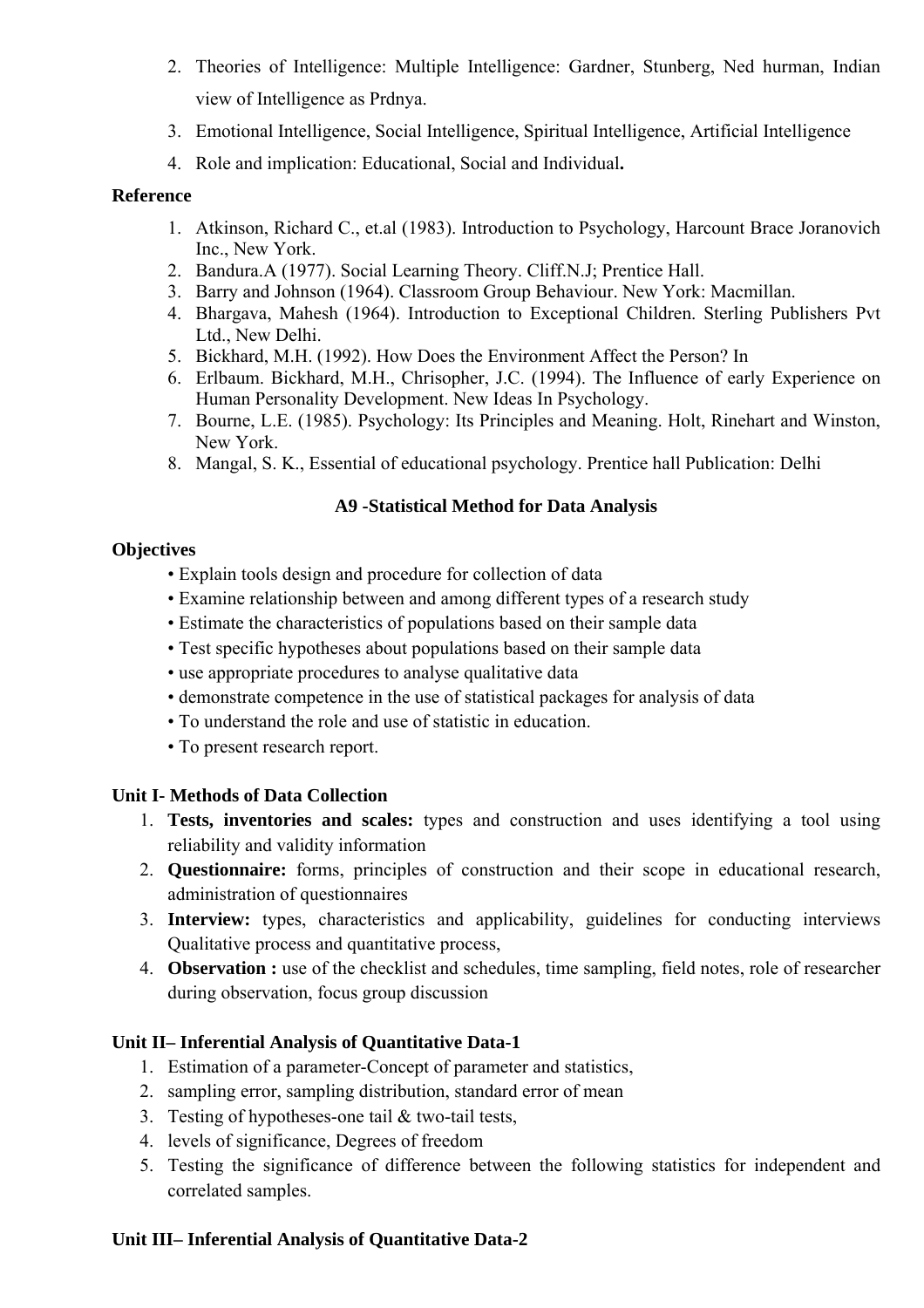- 1. Analysis of variance and Co- variance (ANOVA and ANCOVA) concept and use.
- 2. Concept, assumptions and uses Non-parametric statistics:
- 3. Assumptions and uses of sign test,
- 4. Rank test and median test
- 5. Analysis of Frequencies using Chi-square-Chi-square as test of goodness of fit and test of independence
- 6. Use of excel for data analysis.

#### **Unit IV- Data Analysis in Qualitative and Mixed Research**

- 1. Data reduction, data display, conclusion drawing and verification.
- 2. Removing, categorization and clarification.
- 3. Analysis of visual data.
- 4. Context analysis, corroborating, establishing credibility.
- 5. Report writing: need & format.

#### **Reference**

- 1. Cononver, W.J. (1971). Practical Non-Parametric Statistics. New York: John Wiley & Sons Inc.
- 2. Ferguson, G. (1981). A Statistical Analysis in Psychology and Education, New York: McGraw Hill. Gibbons.
- 3. J.D. (1971). Non-Parametric Statistical Inference. New York: McGraw Hill.
- 4. Glan, G.V., & Hopkins, K.D. (1996). Statistical Methods in Education and Psychology, (3rd edition). Boston: Allyn & Bacon.
- 5. Guilford, J.P., and B. Fruchter. (1987). Fundamental Statistics in Education and Psychology. Tokyo: McGraw Hill (Student-Sixth edition).
- 6. Henry, G.T. (1995). Graphing data: Techniques for display and analysis. Thousand oaks, CA: Sage. Howell,
- 7. D.C. (1997). Statistical Methods for Psychology. Belmont, CA: Duxbury Press.
- 8. Huck, S.W. (2007). Reading Statistics and research. Boston: Allyn & Bacon.
- 9. Popham and Sirohic (1993). Educational Statistics-Use and Interpretation, New York: Harper and Row.
- 10. Siegal, S. (1956). Non-parametric Statistics for Behavioural Science, New York: McGraw Hill. Miles,
- 11. M.B., & Huberman, A.M. (1994). Qualitative Data Analysis: An expanded Sourcebook. Thousand Oaks, CA: Sage.

#### **Optional paper B3 (1)**

#### **Special Education**

#### **Objectives**

- To know about the meaning and scope of special education in India.
- To understand the various suggestions given by different recent commissions of education of children with special needs for realizing the concept of "Universalisation of education ".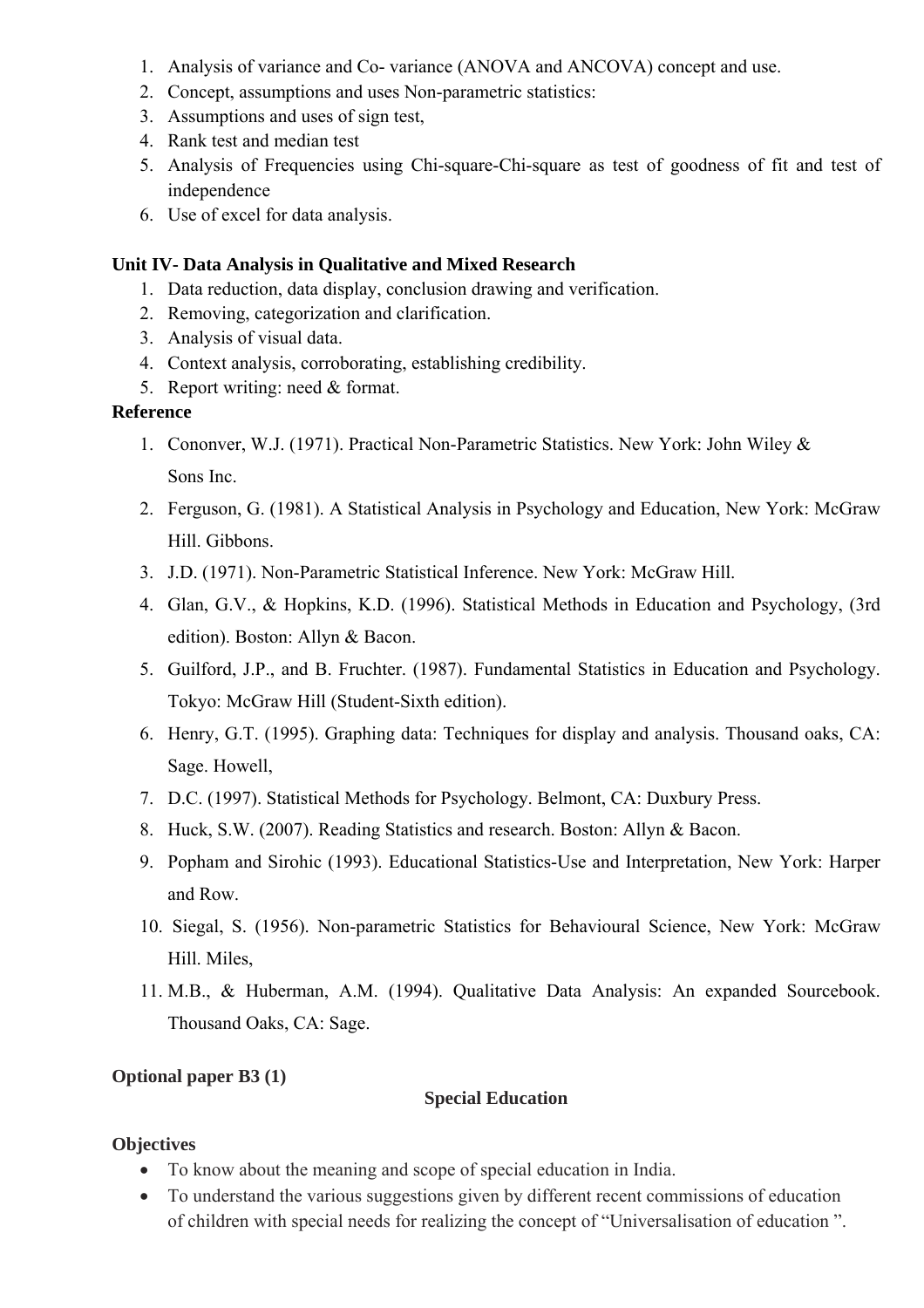- To grasp about the meaning, specific characteristics and modalities of identification of Various types of (students who are different then majority or are)exceptional learners.
- To understand various educational intervention programmes for meeting the needs of exceptional learners.
- To give the types and the special characteristics of each type of exceptional children.
- To give the causes of exceptions in children.
- To describe the qualities and qualifications of the teacher for exception children.

### **Unit 01 Special Education and Different Commission -**

- 1. Concept and Nature of special education.
- 2. Meaning of universalisation of education as per constitutional provision as well as state-wise allotment;-recommendations given in NPE 1986,POA 1992,and PWD (Persons with disability Act)1995;
- 3. National Institutes of Handicapped and the role of Rehabilitation council of India.
- 4. Government policies and legislations.

#### **Unit 02 Education of the physically handicapped children.**

(Orthopedically, handicapped. Visually impaired Hearing impaired )

- Characteristics
- degree of impairment
- Etiology and prevention
- Educational programmes

#### **Unit 03 Educations for Gifted, Creative, Learning Disability and Mentally Retarded Child**

- -Meaning
- Characteristics
- -Identification
- -Educational programmes

#### **Unit 04 Educations for and Juvenile delinquency child.**

- -Meaning
- Characteristics
- -Causes
- -Educational programmes

#### **Reference**

- 1. James R. L: New Directions in special education: Allyn and Baker, 1971
- 2. Wilson : Diagnosis of learning difficulties : McGraw Hill, 1971.
- 3. Dutch M: Social Class Rae and Psychological Development : Holt, Rinehart, and Winston, 1968.
- 4. Sarson S.P. and Dorris J : Psychological problems in Mental deficiencies.
- 5. Curickshank W. and Jonson O : Education of Exceptional children : Prentice Hall, 1965.
- 6. Dunn L, M. : Exceptional children in the schools : Holt, Reinehart, Winston, 1963.
- 7. Dr. Premala Kala : Apawadatmk Balkanche Shikshan, Majestic Prakashan .

#### **Optional paper B3 (2)**

# **ICT and E-Learning**

Objectives: On completion of this course the students will be able to: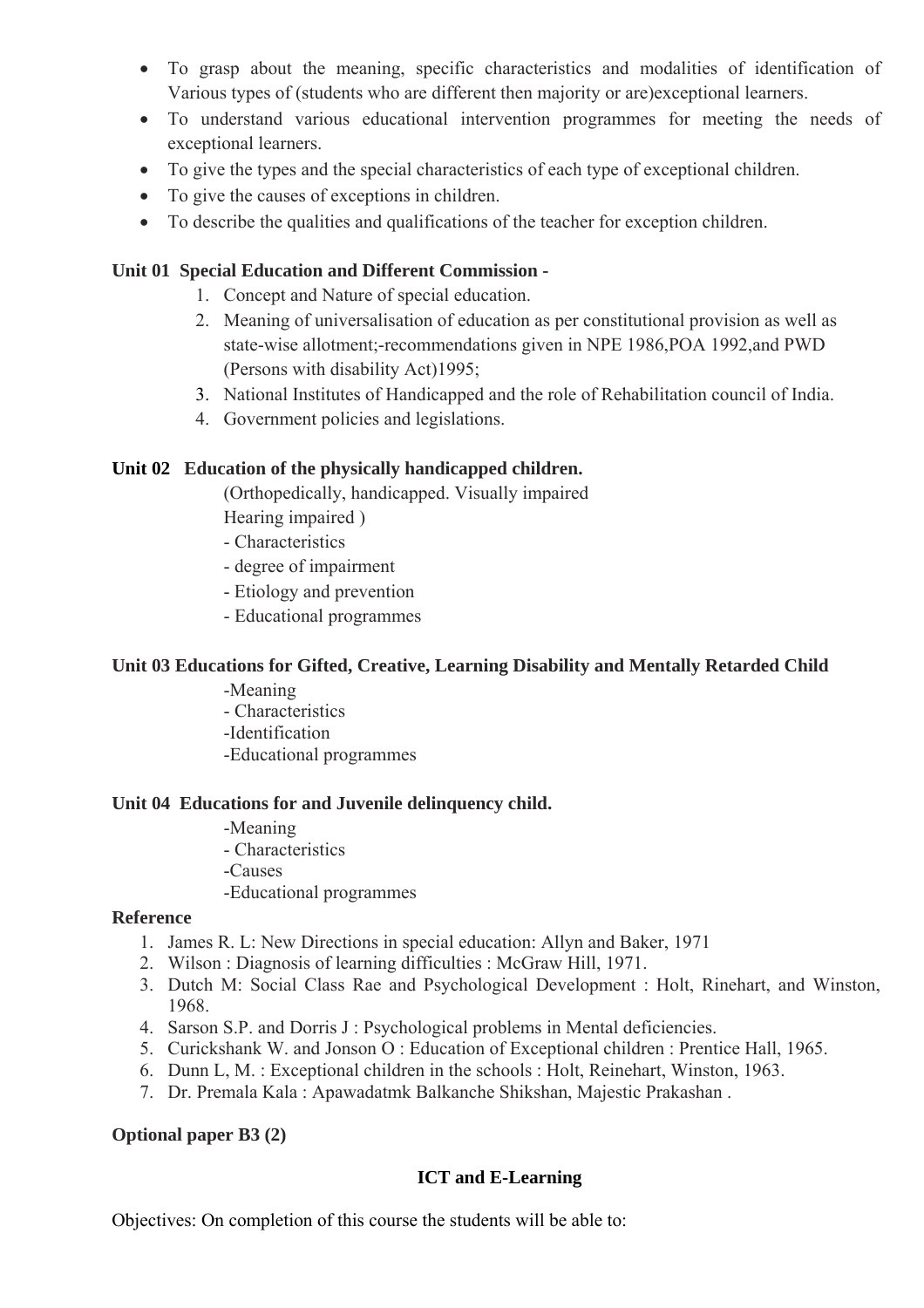- 1. Understand the means and scope of ICT and its applications in teaching learning.
- 2. Understand the computer components and software and hardware approach in education.
- 3. Know the instructional applications of Internet and web resources.
- 4. Understand the process of using the application software for creating documents, database, presentation and other media applications.
- 5. understand the process of locating the research studies available in the Internet and use of online journals and books, -
- 6. understand the utility of professional forums and professional associations in use of computer technology.
- 7. understand the process of preparation of courseware, understanding the technical aspects of courseware,
- 8. understanding the courseware management system in Intranet and Internet environments,
- 9. understand the evaluation procedure of on-line courseware and off-line courseware.
- 10. Understand the concept of e-learning, elements of e-learning and e-learning standards.
- 11. Understand the patterns of e-content design and its validation
- 12. Understand the technical aspects of e-content
- 13. Understand the content management system in intranet and internet environments
- 14. Understand the evaluation of on-line learning materials and process of on-line testing

# **Unit I-Information and Communication Technologies**

- 1. Information and Communication Basics: Nature and scope of a communication system sender, receiver, message and the medium.
- 2. One-to-one, one-to-many, and many-to-many communication.
- 3. Information and Communication Technologies in Teaching Learning
- 4. Applications of Information and Communication Technologies: Classroom and ICT; Professional development and ICT; School management and ICT.

# **Unit II Computer Fundamentals, Internet and the World Wide Web**

- 1. Functional overview of a computer (Personal Computer/Laptop/Palmtop)
- 2. The Internet and the World Wide Web: Information, services and functions of the Internet and the Web; Connecting to and using the web.
- 3. Using search engines and Web Utilities: Keywords and search strategies;
- 4. Securing the computer from viruses, worms and other internet attacks; Safe internet content.

# **Unit III Introduction to e-Learning**

- 1. Elements of e-Learning, e-Content and e-Books.
- 2. Virtual Classroom and Virtual University merits and limitations.
- 3. Characteristics of the e-Learner
- 4. Academic and Research content on the web: Online journals and abstraction services;
- 5. Use of Wikipedia, Wiki educator and other web-based technologies for online learning and training.

# **Unit IV Use of ICT In the conduct of Research and Research Communication**

- 1. Use of ICT in Research.
- 2. Use of ICT for reporting in the form of theses, on-line research journal articles and presentations in seminars and conferences.
- 3. Data analysis and interpretation by using database software: Spread sheet Access ,SPSS and other equivalent in Open Office
- 4. Creating graphs and charts, creating a table by using wizard, data filtering in access by using quarries.
- 5. Web Resources for research Blog and Professional Forum

# **References**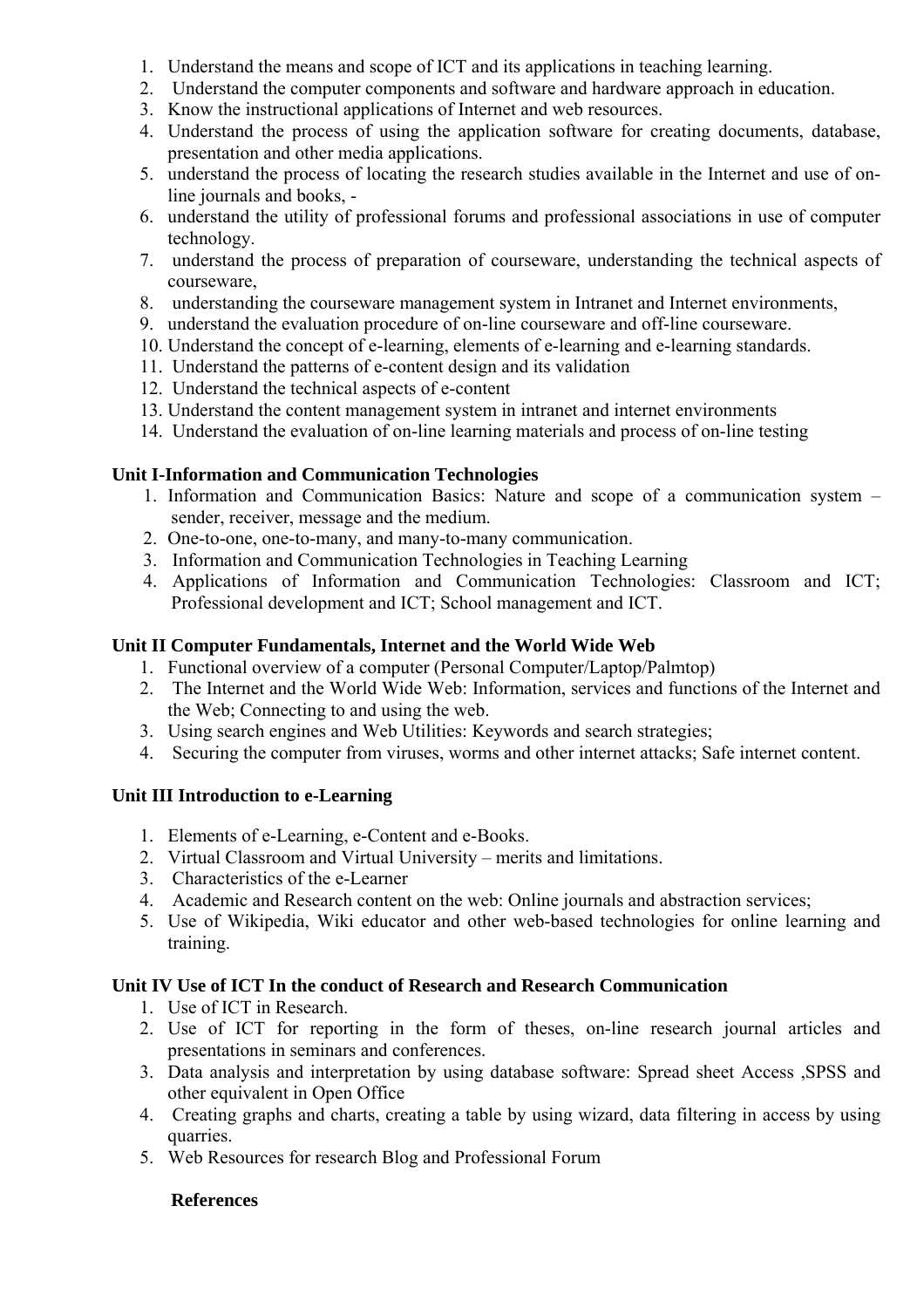- Gaurav Chadha, S.M. Nafay Kumail (2002) E-Learning: An Expression of the Knowledge Economy, Tata McGraw-Hill Publication.
- P.P. Singh, Sandhir Sharma (2005), E-Learning: New Trends and Innovations, New Delhi: Deep & Deep Publications.
- Michael W. Allen, Michael Allen (2002), Guide to E-Learning, Wiley Publication, 2002.
- Ian S. Graham (1998) HTML 4.0 Sourcebook, Wiley Publications.
- H.M. Deitel, P.J. Deitel, et al. (2003), Internet & World Wide Web How to program, 3rd Ed., Prentice Hall.
- Joseph W. Lowrey (2006), Dreamweaver 8 Bible, Wiley Publication.Ray West, Tom Muck (2002), Dreamweaver MX: The Complete Reference, Mc Graw Hill Publications.
- Stephen, M.A. and Stanely, R. (1985) Computer Based Instruction: Methods and Development, NS: Prentice Hall.
- Khan, BoH (1977): Web-based Instruction. Englewood Cliffs: Educational Technology Publications.
- Harasim, L. (1990): Online Education: Perspectives on a New Environment. New York: Prasser.
- Harasim, L. (1993): Global Networks Computers and International Communication. Cambridge; NIT Press.
- Rejesekaran S. (2007): Computer Education and Educational Computing, New Delhi: Neel Kamal Publishing Pvt. Ltd.

-----------------------------------------------------------------------------------------------------------------------

### **SEM –IV**

### **A10- Educational Technology**

#### **Objectives**

On completion of this course, the students will be able to:

- 1. Understand the nature and scope of educational technology and also about the various forms of technology,
- 2. understand the systems approach to Education and communication theories and modes of communication,
- 3. Know the instructional design and modes of development of self learning material develop the ability for critical appraisal of the audio-visual media,
- 4. Develop basic skills in the production of different types of instructional material,
- 5. Know the recent innovations and future perspectives of Education Technology.

# **Unit I- Nature and Scope**

- 1. Educational technology-concept, Forms of educational technology: teaching technology, instructional technology and behavior technology;
- 2. Approaches of educational technology: Hardware and Software;
- 3. Historical development –media application stage and computer application stage;
- 4. Major institutions of educational technology in India CIET, EMMRC IGNOU, SIET, UGC, their role in education.

# **Unit II- Systems Approach to Education and Communication**

- 1. Systems Approach to Education and its Components: Goal Setting, Task Analysis, Content Analysis, Context Analysis and Evaluation Strategies; Instructional Strategies and Media for Instruction.
- 2. Effectiveness of Communication in instructional system; Communication- Modes, Barriers and Process of Communication.
- 3. Education and Training: Face-to-face, Distance and other alternative modes
- 4. Programmed learning stage; Programmed instruction (linear/branching model)-Origin and types – linear and branching.

#### **Unit III- Instructional Design**

1. Instructional Design: Concept, Views.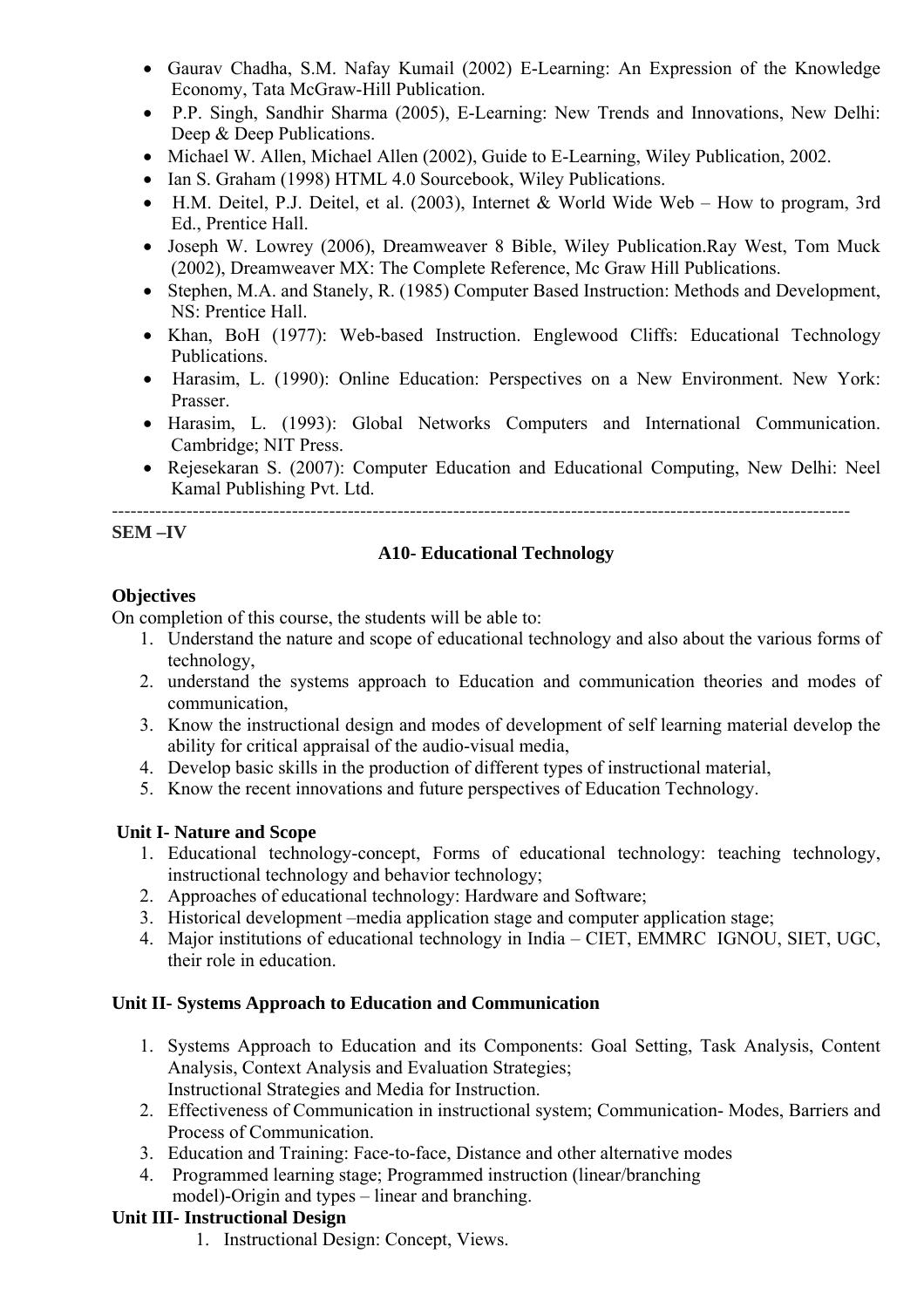- 2. Process and stages of Development of Instructional Design
- 3. Levels of Instructional Design
- 4. Overview of Models of Instructional Design- ADDIE Model;
- 5. Review of Researches on Instructional Design.

### **Unit IV - New Horizons of Educational Technology**

- 1. Recent innovations in the area of ET interactive video Hypertext, video-texts, optical fiber technology – computer conferencing, etc.
- 2. Procedure and organization of Teleconferencing/ Interactive video-experiences of institutions.
- 3. Open schools and open universities.
- 4. Recent trends of Research in Educational Technology and its future with reference to education.

### **References:**

- Anand Rao B. and Ravishankar: Readings in Educational Technology, Himalay Publishing House, Ramdoot Dr.Bhalerao Marg, Bombay – 04.
- Chauhan S S: A Text Book of Programmed Instruction. (2nd Ed). Sterling Publishers Pvt Ltd., New Delhi / Bangalore.
- Dharma, OP and Bhatnagar O.O: Educational and Communication for Development, Oxford and IBG, New Delhi. 118
- Goldberg, Alvin and Carl E.;Larson: Group Communication, Prentice Hall, Inc. New Jersey.
- Harun Arrasjid and Dorine Arrasjid: Media A pocket Guide, MSS Information Corporation, New York. Keith Hudson:
- Introducing CAL Practical guide to writing CAL Programmes, Chapman and Hall, London.
- Khanna S.D et.al: Technology of Teaching and Teacher Behavior, Doaba House, New Delhi, 1984. Four Author:
- Technology of Teaching. Patel I.J and other: A Hand Book of Programmed Learning, CASE, Baroda.
- Ronald H Anderson: Selecting and Developing Media for Instruction, Van Nostrand Reinhold, New York
- . Ruhela S P (2001): Some Aspects of Educational Technology.
- Sharma R A: Programmed Instruction An Instructional Technology, Loyal Bank Depot, Meerut (UP).
- Sharma R.A: Programmed Instruction An Instructional Technology, Goyal Book Depot, Meerut.
- Walter A Written and Charles F Schuller: Instructional Technology its nature and use of A.V. Materials (5th Ed), Harper and Row Publishers, New York

# **Optional paper B4 (1)**

# **B5- New Trends in Education**

# **Objectives**

On completion of this course the students will be able to:

- 1. To understand the context of new trends in education
- 2. To understand the concept, objectives, need, challenges of Peace Education
- 3. To understand the concept, objectives, need, strategies , multicultural schools and challenges of Multicultural Education
- 4. To understand the concept, objectives, need, challenges, approaches of Environmental Education
- 5. To understand the concept, objectives, need, challenges of human rights education.
- 6. To understand human rights education on national and international level.

# **Unit 1- Peace Education**

1. Concept, meaning and nature of peace education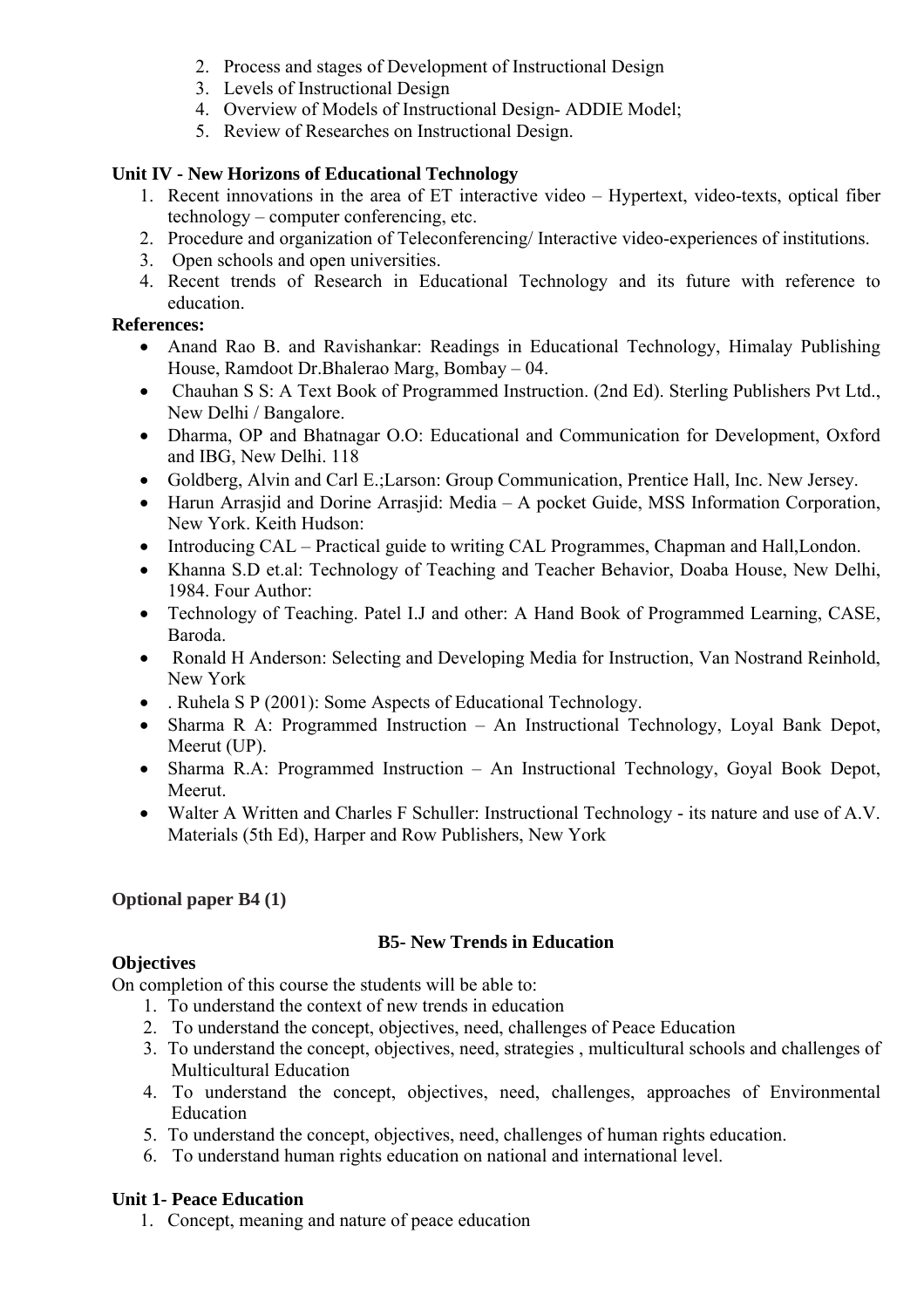- 2. Objectives and need
- 3. World peace movement- Historical perspectives
- 4. Challenges of peace education at national & international level
- 5. Role of family, Teacher and schools in promoting peace

#### **Unit 2- Multicultural Education**

- 1. Concept, meaning and nature of multicultural education
- 2. Objectives and need
- 3. Dimension of multicultural education
- 4. Challenges of multicultural education
- 5. Strategies of multicultural education & Multicultural schools

#### **Unit 3- Environmental Education**

- 1. Concept, meaning and nature of environmental education
- 2. Objectives , need and scope of environmental education
- 3. Challenges in environmental Education
- 4. Movements in environmental education & legal awareness
- 5. Approaches of environmental education

#### **Unit 4- Human Rights Education**

- 1. Concept, meaning and nature of Human Rights education
- 2. Objectives , need and scope of Human Rights education
- 3. Challenges in Human Rights Education
- 4. Human Rights education & legal awareness
- 5. Human Rights education at various levels- primary, secondary, Higher Secondary, University levels in 21st century

#### **References**

- Singh Uttankumar, Nayak A.K., Multicultural Education, Commanwealth Publishers, New Delhi.1997
- D.. Kumar, Childhood Right : Promoting Education

#### **Optional paper B4 (2)**

#### **Higher Education in India**

#### **Objectives**

- 1. To study the present status of higher education in India.
- 2. To know the various recommendation on higher education of India
- 3. To study the research agencies in higher education of India.
- 4. To study the Higher Education and development of society

#### **Unit 01- Higher Education in India**

- 1. Higher Education: Meaning, Nature and characteristics.
- 2. Need and Importance of higher education.
- 3. Barriers in higher education in India
- 4. Present statues of higher education in India
- 5. Growth and development of higher education in India.

#### **Unit 02- Commissions of Higher Education**

- 1. University commission (1948)
- 2. Kothari commission (1966)
- 3. National policy of education (1986)
- 4. National knowledge commission (2005)
- 5. Justice Verma Commission (2012)

#### With reference to Aims, recommendation and its evaluation.

#### **Unit 03- Agencies in higher education**

1. UGC